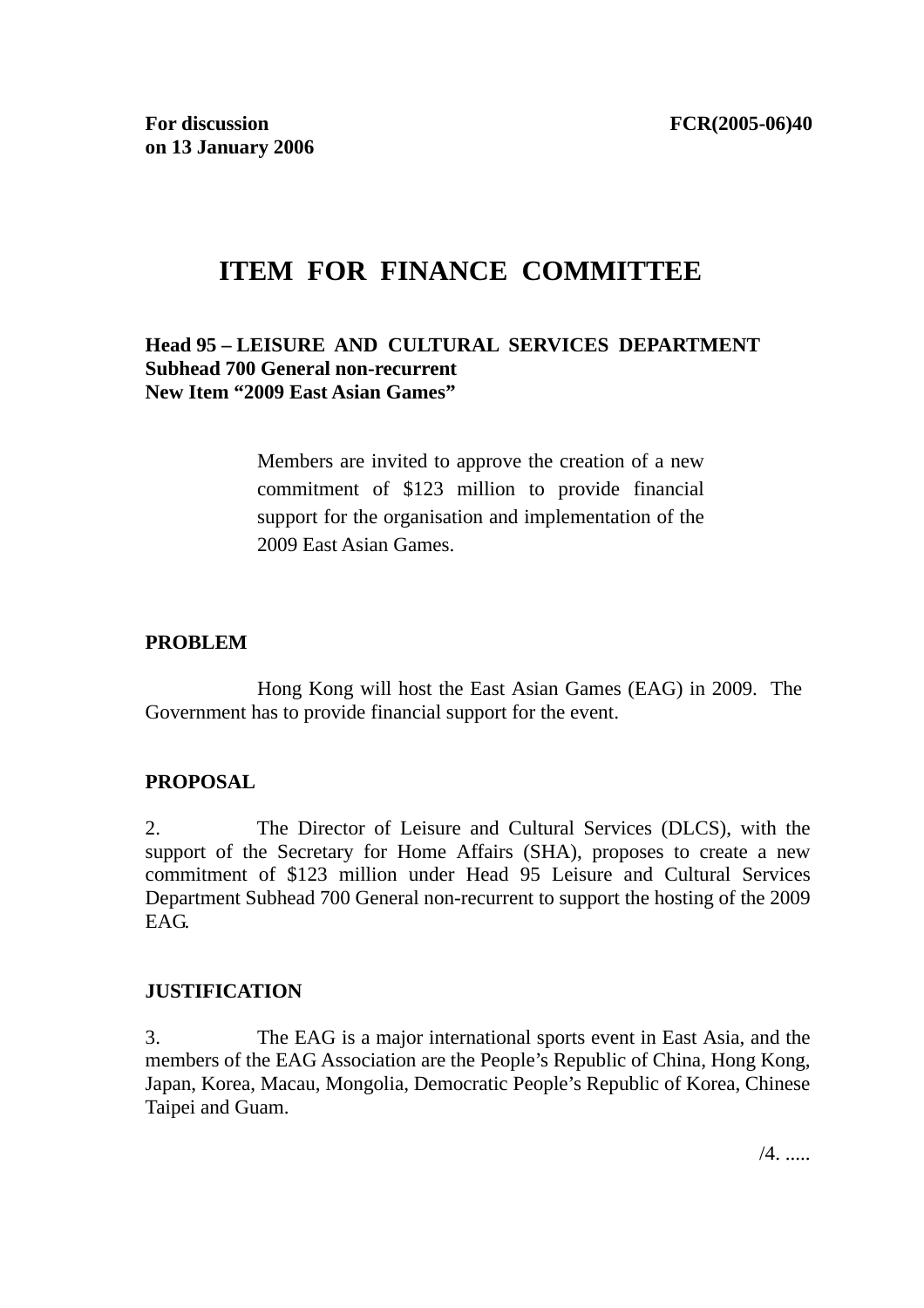- 4. By hosting the 2009 EAG, we seek to
	- (a) raise the profile of HKSAR in the region;
	- (b) promote our image as a world city for hosting international events;
	- (c) foster the development of our sports standard and culture;
	- (d) promote tourism; and
	- (e) create job opportunities.
- A brief description of the scale of the EAG is at Enclosure 1. Encl. 1

5. At its meeting held on 18 July 2003, the Finance Committee (FC) accepted in principle the financial implications of \$84 million for providing government subsidy to meet the operating deficit for hosting the 2009 EAG with a total operating budget of \$171 million and agreed that Hong Kong should make a bid for hosting the event. The Sports Federation and Olympic Committee of Hong Kong, China (SF&OC) subsequently submitted the bid to the EAG Association and won the hosting right for the 2009 event.

## **Progress**

6. SHA has appointed a Planning Committee comprising representatives from the Government, the SF&OC and various sectors of the community since June 2004 to oversee the planning and preparation of the event. The membership of the Planning Committee is at Enclosure 2. Drawing reference from the institutional set-up for organising major sports games elsewhere, including the 2004 Athens Olympic Games, the 2001 Osaka EAG and the 2005 Macau EAG, we have formed an executive arm for the implementation of the Games in the form of a registered company limited by guarantee, the 2009 East Asian Games (Hong Kong) Limited (the EAG Company). The EAG Company is managed by a Board of Directors drawn from the Planning Committee and appointed by SHA. The list of Board Directors is at Enclosure 3. The Chairman and Vice-chairman of the Planning Committee are also the Chairman and Vice-chairman of the Board of Directors. Encl. 2 Encl. 3

> 7. The Government, the SF&OC and the EAG Company will enter into a tripartite agreement on the delivery of the EAG after obtaining formal funding approval from the FC, specifying the respective commitments and obligations for organising the event. In broad terms –

> > $/(a)$  .....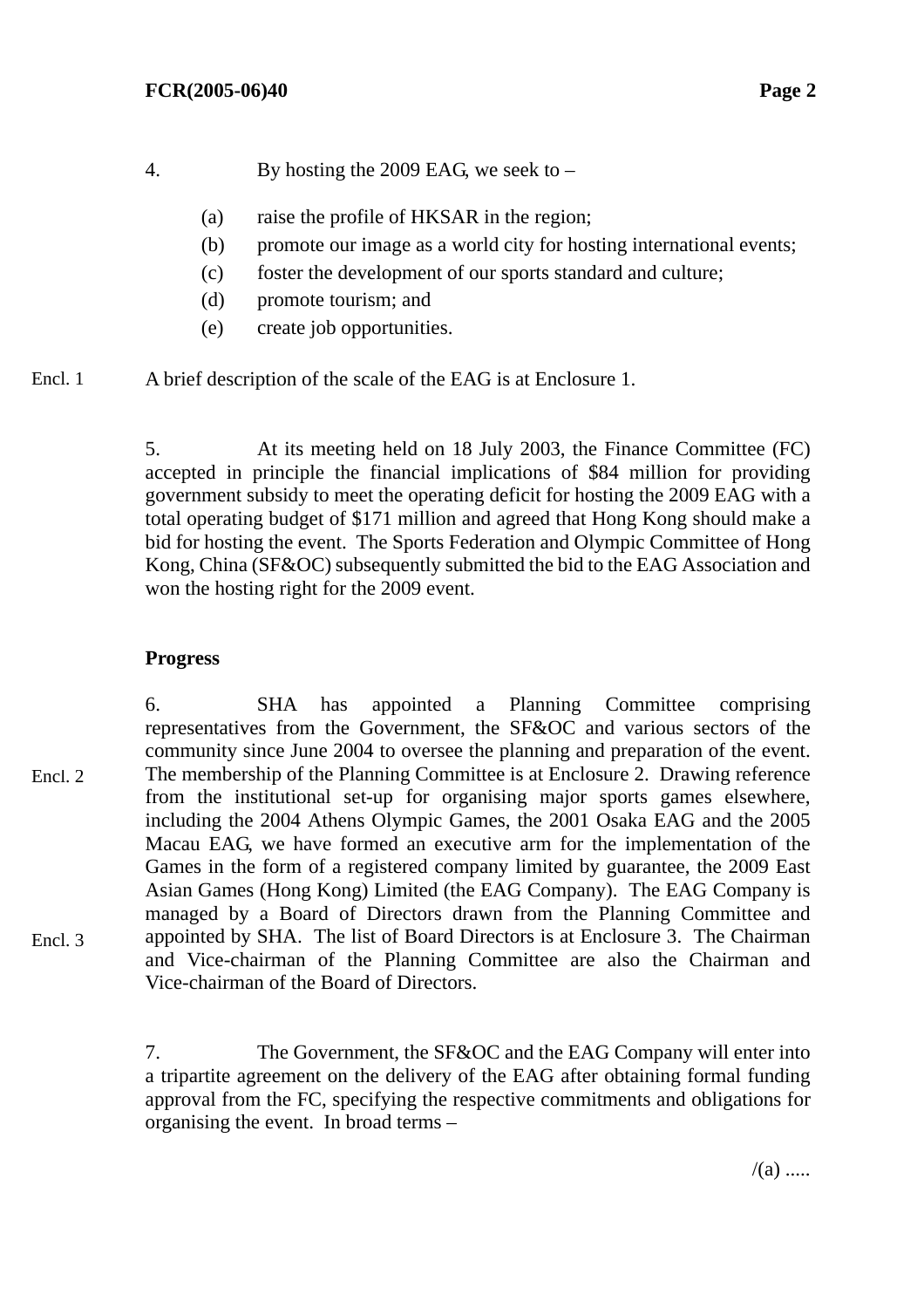- (a) the Government will undertake to adopt appropriate measures to facilitate the hosting of the event in Hong Kong, including the provision of appropriate venues and facilities, encouraging community support and participation, and seeking approval from the Legislative Council (LegCo) for funding to support the event;
- (b) the SF&OC will co-ordinate with the sports sector and the EAG Association to agree on the competition items and to oversee the smooth and orderly organisation of the event in accordance with the relevant and prevailing rules and standards; and
- (c) the EAG Company will be responsible for the organisation, implementation and delivery of the event.

## **Updated Operating Budget**

8. When we prepared in 2003 the operating expenditure estimate of \$171 million for the 2009 EAG, it was immediately after the outbreak of the Severe Acute Respiratory Syndrome. In view of the economy at that time, the assessment was that the 2009 EAG could be organised in a modest manner. The previous estimates were prepared against that background.

9. Having been granted the hosting right, we have studied the implementation of major sports games held elsewhere, particularly the 2005 Macau EAG and have sought the detailed advice of the sports sector. We have now updated the operating budget for hosting the event in 2009 to reflect the plan of holding some 17 to 20 competition items, a figure comparable to the 2005 EAG in Macau. The list of sports items selected for the last four EAG is at Enclosure 4.

Encl. 4

10. As a result of a comprehensive study on the operational requirements of hosting the EAG, we estimate that the operating expenditure for the 2009 EAG should be adjusted from \$171 million to \$240 million. The key areas for adjustment are set out below –

 $/(a)$  .....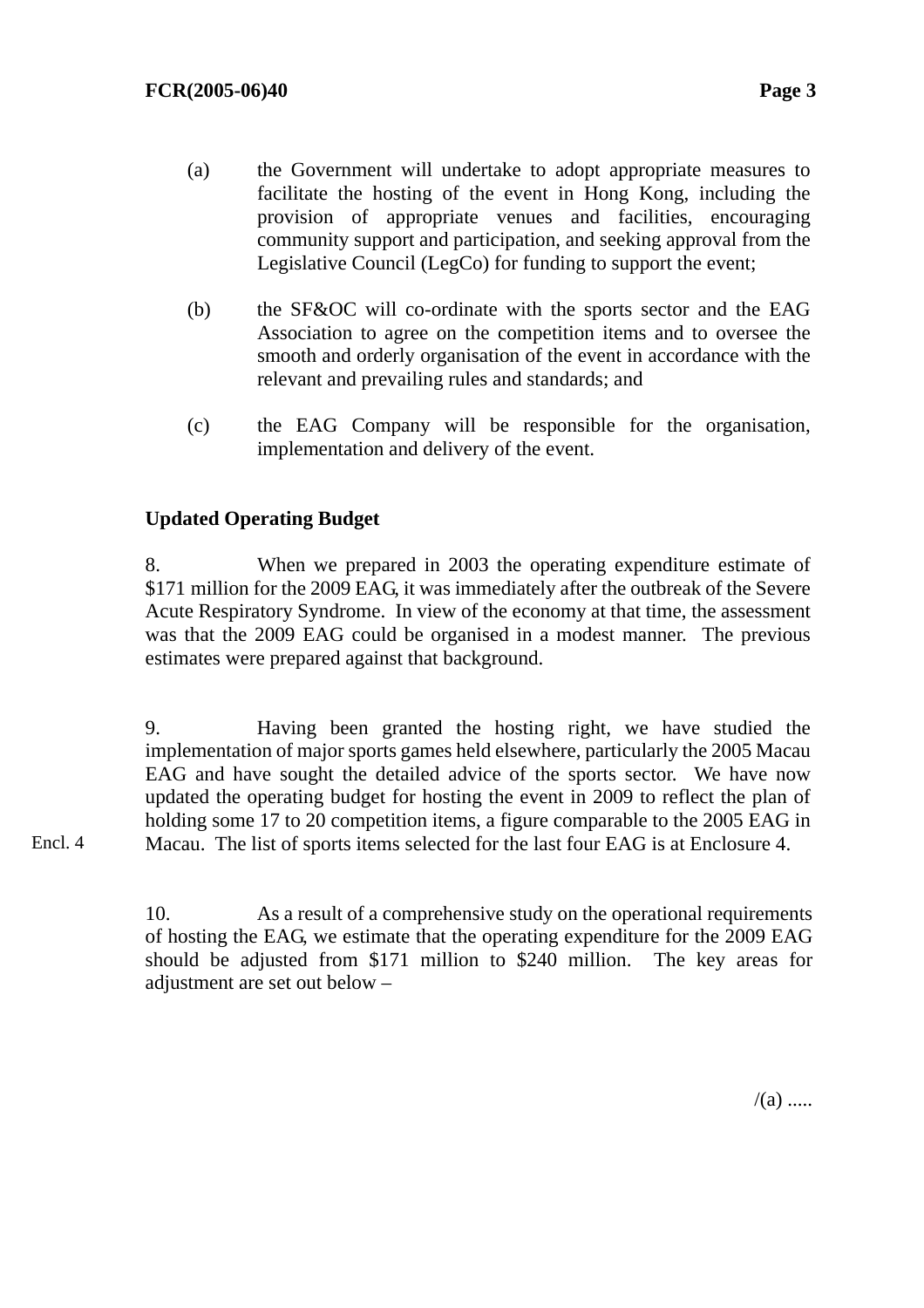- (a) **staffing and administrative costs** we have to adjust the provision from \$58 million to \$75 million as some of the posts of the EAG Company have to be created earlier than originally anticipated to facilitate planning and preparatory work. We also have to account for the cost (including on-costs) of civil servants on secondment to the EAG Company;
- (b) **accommodation and catering cost for athletes and delegate members** – we have to adjust this from \$8 million to \$15 million to reflect the latest plan to host the event in November/December rather than May. The period of November/December is within the high season for tourism and hotels;
- (c) **competition event cost** we have to adjust this from \$19 million to \$26 million to reflect the higher estimates for preparatory work for each of the competition events and venues;
- (d) **provision for opening and closing ceremonies** the two ceremonies will be widely covered by media from all participating EAG member places and are crucial to the entire sporting event. We have adjusted the estimate from \$25 million to \$35 million to reflect the more realistic requirements for organising programmes for comparable international sporting events; and
- (e) **provision for the annual EAG Association meetings and a 5% contingency** – we would need some \$16.5 million to cater for these two items which were not covered in the original estimate. A 5% contingency is modest.

11. Under the EAG operating budget, government subsidy and community/commercial sponsorship are the two major sources of revenue. The anticipated increase in operating expenditure (by \$69 million) will have to be largely met by corresponding increases in government subsidy as well as community/commercial sponsorship. Under the previous budget of \$171 million, government funding support of \$84 million was around 50% of the total. With the anticipated increase in operating expenditure, we propose to adjust the estimate on government funding support from \$84 million to \$123 million (up by \$39 million) and that on community/commercial sponsorship from \$30 million to \$50 million (up by \$20 million). This will maintain government funding support at around 50% of the overall operating budget as before. We also envisage a small increase in other revenue streams by \$10 million.

#### /**FINANCIAL** .....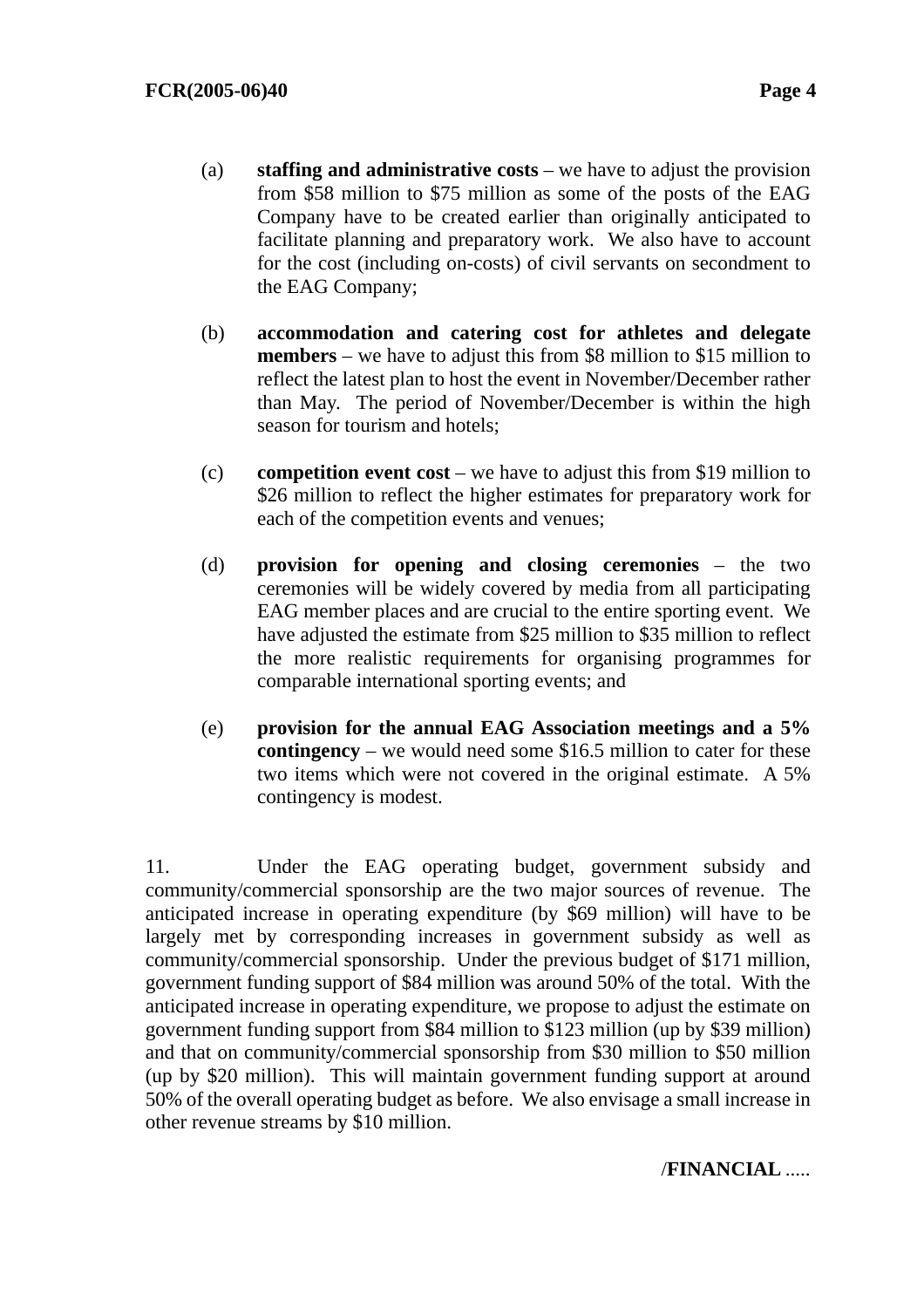## **FINANCIAL IMPLICATIONS**

### **Projected Expenditure**

12. We estimate that the gross expenditure for hosting the 2009 EAG would be \$240 million, broken down as follows –

## **\$ million**

| (a) | <b>Staff</b>                                    |              | 60   |
|-----|-------------------------------------------------|--------------|------|
| (b) | Administration                                  |              | 15   |
| (c) | Information technology facilities and equipment |              | 12   |
| (d) | <b>Broadcasting cost</b>                        |              | 20   |
| (e) | Accommodation and catering                      |              | 15   |
| (f) | Competition event cost                          |              | 26   |
| (g) | <b>VIP</b> hospitalities                        |              | 8.5  |
| (h) | Transportation                                  |              | 4    |
| (i) | Publicity                                       |              | 10   |
| (i) | Opening and closing ceremonies                  |              | 35   |
| (k) | Security                                        |              | 10   |
| (1) | <b>Volunteers</b>                               |              | 8    |
| (m) | <b>EAG</b> Association meetings                 |              | 5    |
| (n) | 5% Contingency                                  |              | 11.5 |
|     |                                                 | <b>Total</b> | 240  |

The updated and the previous estimates accepted by the FC in 2003, with details on the revised expenditure estimate, are set out at Enclosure 5. Encl. 5

/**Projected** .....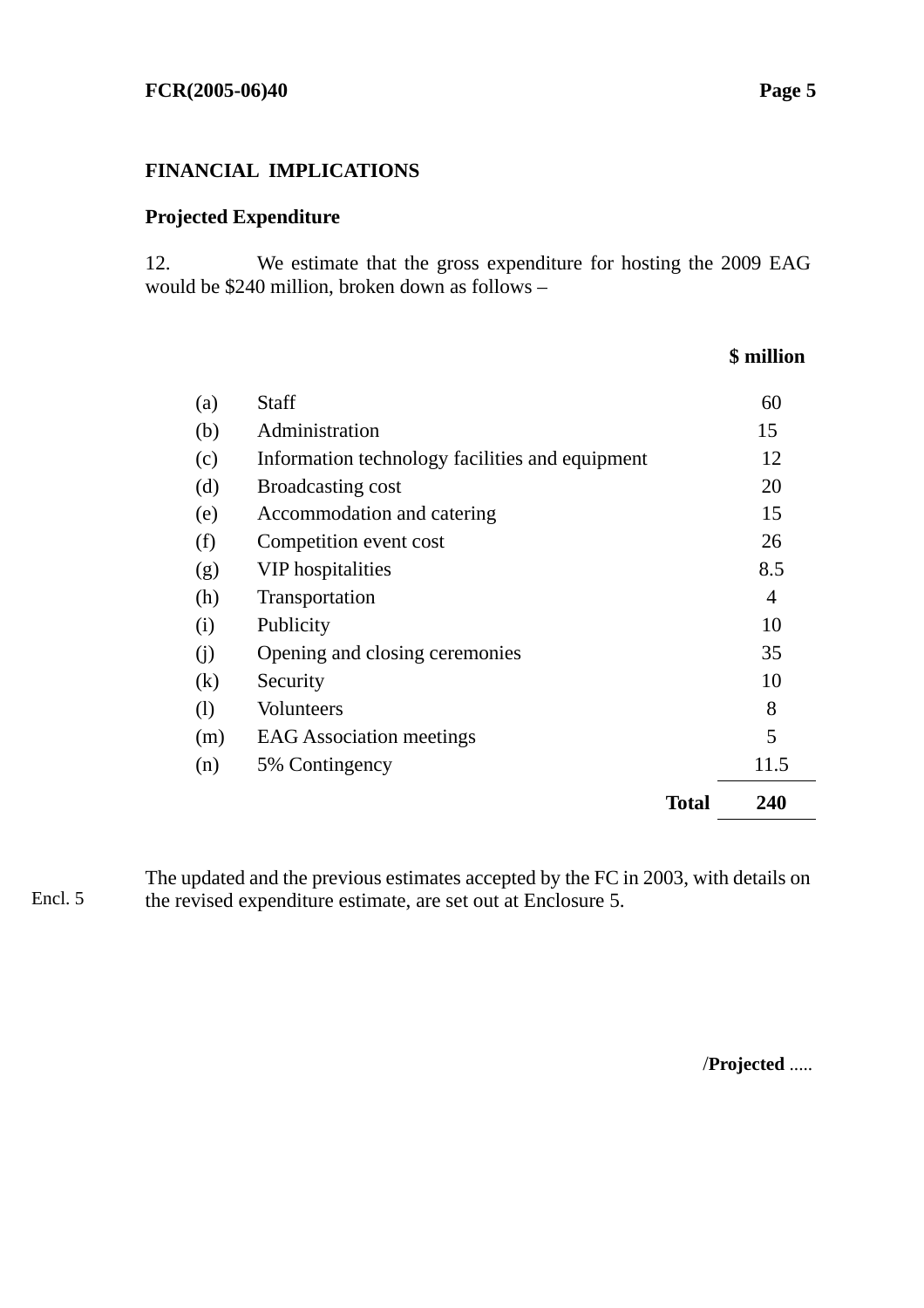#### **Projected Revenue**

13. We expect the gross revenue to be generated from hosting the 2009 EAG to be \$117 million, broken down as follows –

|     |                                  |              | \$ million |
|-----|----------------------------------|--------------|------------|
| (a) | Community/commercial sponsorship |              | 50         |
| (b) | Television rights                |              | 12         |
| (c) | Ticket sales                     |              | 28         |
| (d) | Licensing and merchandising      |              | 15         |
| (e) | Charged accommodation            |              | 8          |
| (f) | Other income                     |              | 4          |
|     |                                  | <b>Total</b> | 117        |

The revised and the previous revenue estimates with details are set out at Enclosure 6. Encl. 6

14. The updated cash flow based on the revised expenditure and revenue estimates for organising the event is at Enclosure 7. Taking into account the cash flow requirement for the projected expenditure and the flow of revenue, the Government will have to provide advances to the Company to enable it to meet the funding requirements for the Event. Encl. 7

> 15. It should be noted that the estimated expenditure of \$240 million has not included the hiring charges of \$6.7 million for using government venues for staging the opening and closing ceremonies and the competition events (it was estimated at \$5 million in the 2003 submission to FC), and the hiring charges of  $$7.6$  million<sup>1</sup> for provision of office accommodation (of about 600 square metres) of the EAG Company (by conversion of six squash courts at the Hong Kong Squash Centre). The total hiring charges to be waived are estimated at \$14.3 million.

> > /**Cost** .....

 $\overline{a}$ 1 The figure estimated is based on squash court hiring charge for 16 hours per day (100% utilisation rate) and for a continuous period of four years. The current utilisation rate of the squash courts is 41%.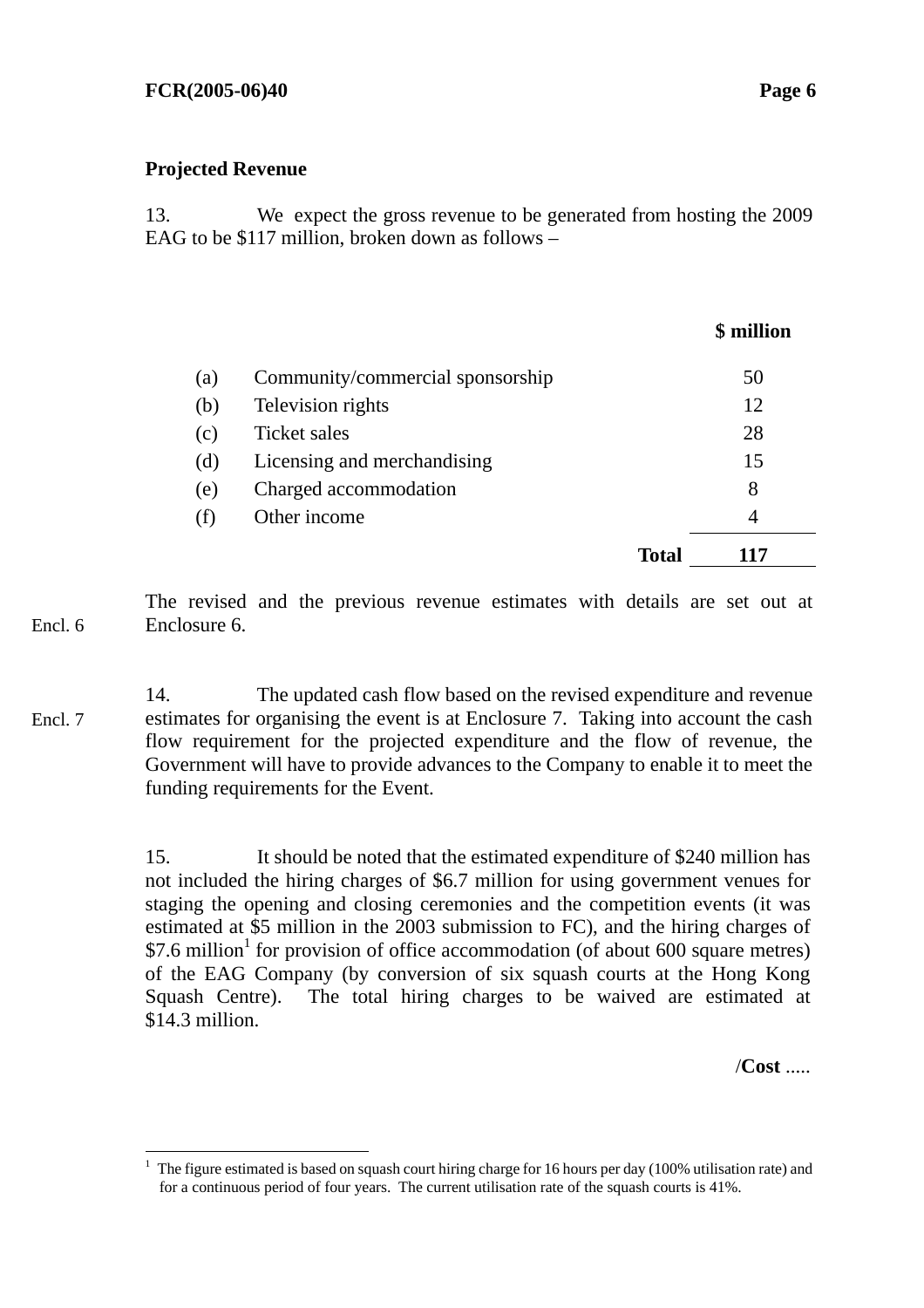#### **Cost Control**

16. DLCS, as Controlling Officer, will arrange for the disbursement of the subsidy and cash advance to the EAG Company to enable it to meet the expenditure for the organisation and implementation of the event. We will impose various financial control measures on the EAG Company, to be set out clearly in the tripartite agreement, to ensure that the funds approved by FC would be used in a cost-effective and accountable manner. We will require the EAG Company to keep proper records and accounts for the event and the Government will have unfettered access to these. Apart from the proposed government subsidy of \$123 million, we will expect the EAG Company to meet the operating costs of the event through revenues generated, including community/commercial sponsorship, ticket incomes, licensing and merchandising, television rights, etc. We will require the Company to use its best endeavours to economise on its expenditure, to live within the sums appropriated and to generate revenues for organising the EAG. We shall also seek the advice of the Independent Commission Against Corruption to draw up a code of conduct for the operation of the Company.

- 17. The EAG Company shall
	- (a) seek the endorsement of the Government on a "planned project budget" as soon as possible upon receipt of funding approval from the FC;
	- (b) devise an internal cost control mechanism to the satisfaction of the Government to track and specify requirements for authorising cost or other variations to the "planned project budget"; and
	- (c) prepare periodic budget updates for the scrutiny or approval as appropriate of the Government.

18. The EAG Company shall also submit annual audited statements and a final audited financial statement to the Government and the Planning Committee. Surplus funding from the event, if any, up to the amount of government subsidy provided and hiring charges waived, shall be returned to the Government.

/**VENUE** .....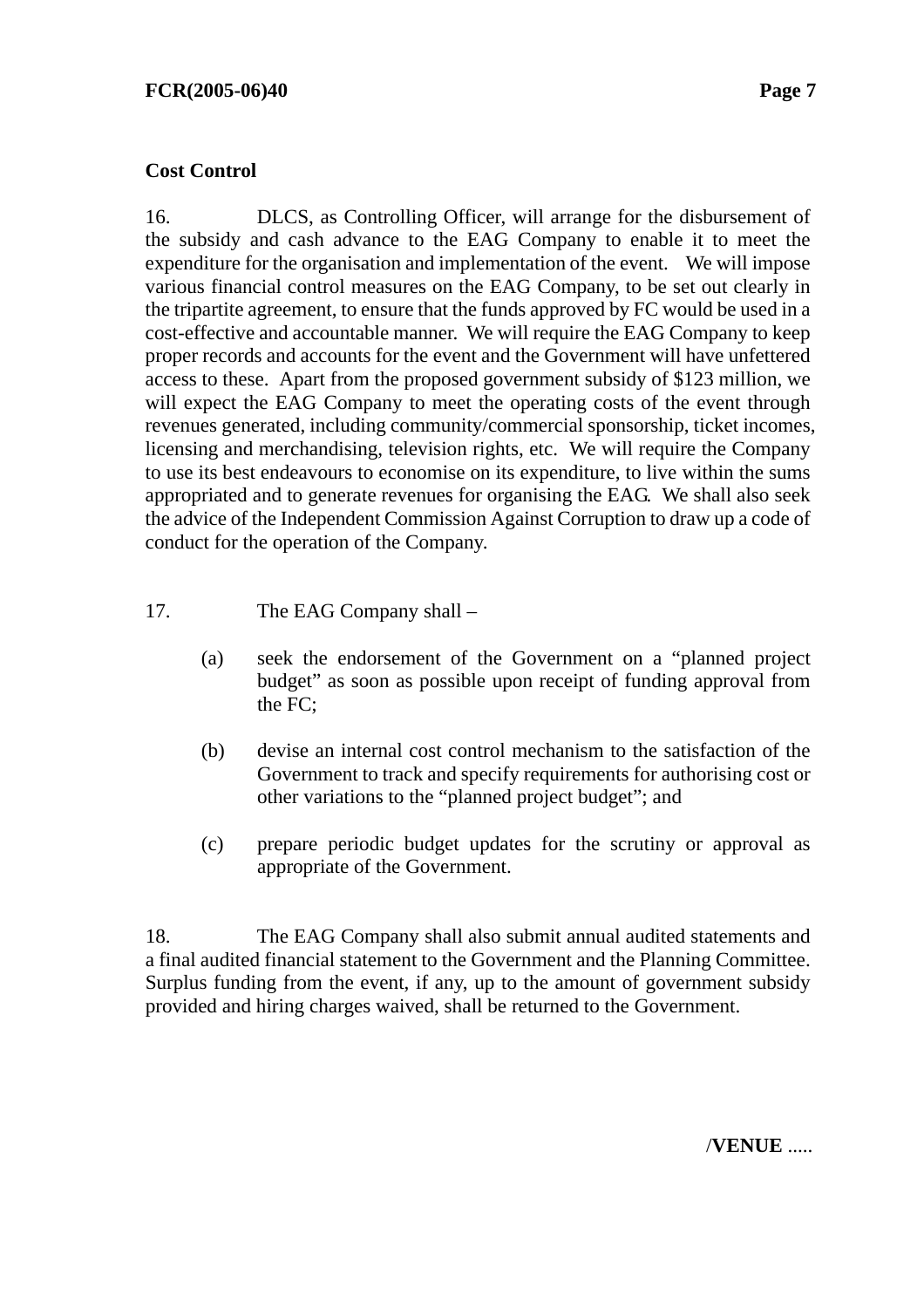#### **VENUE PREPARATION**

19. In the submission to the FC in 2003, we advised that no additional funds would be required to upgrade existing facilities for staging the EAG apart from the cost already included in the original estimate of the operating budget. However, since the successful bidding of the hosting right, we have consulted the sports sector and the District Councils and agree that the opportunity should be taken to upgrade our sports infrastructure on this occasion for the long-term sports development of Hong Kong.

20. We have carried out a re-assessment on venue upgrading works required based on sports items which were held in previous EAG and possible items to be included in the 2009 EAG. Where appropriate, we have advanced certain major replacement works of the venues concerned so as to tie in with the hosting of the EAG in 2009. The total estimated capital cost for the proposed venue improvement works is around \$770 million. The scope of the improvement works with details is set out at Enclosure 8. We will submit the funding applications on the improvement works to the Public Works Subcommittee and the FC as soon as the necessary pre-construction preparation is completed.

#### **ECONOMIC BENEFITS**

21. The quantifiable economic benefits of hosting the 2009 EAG can be assessed in terms of the value added contribution to Gross Domestic Product arising from additional spending induced by the event. This is estimated to amount to around \$75 million in 2005 prices. It is estimated that the number of tourists that could be induced by the event is about 5% of the estimated spectators, i.e. around 10 000. The venue improvement works will also generate employment of 10 900 man-months. The EAG Company in full operation will employ around 100 staff for the organisation of the event. Apart from quantifiable economic benefits, there will be wider benefits not readily quantifiable, mainly in raising the image of Hong Kong as a sports events capital, and improvement to our sports venues which will benefit the community and enable Hong Kong to host more international sports events in future.

/**CONSULTATION** .....

Encl. 8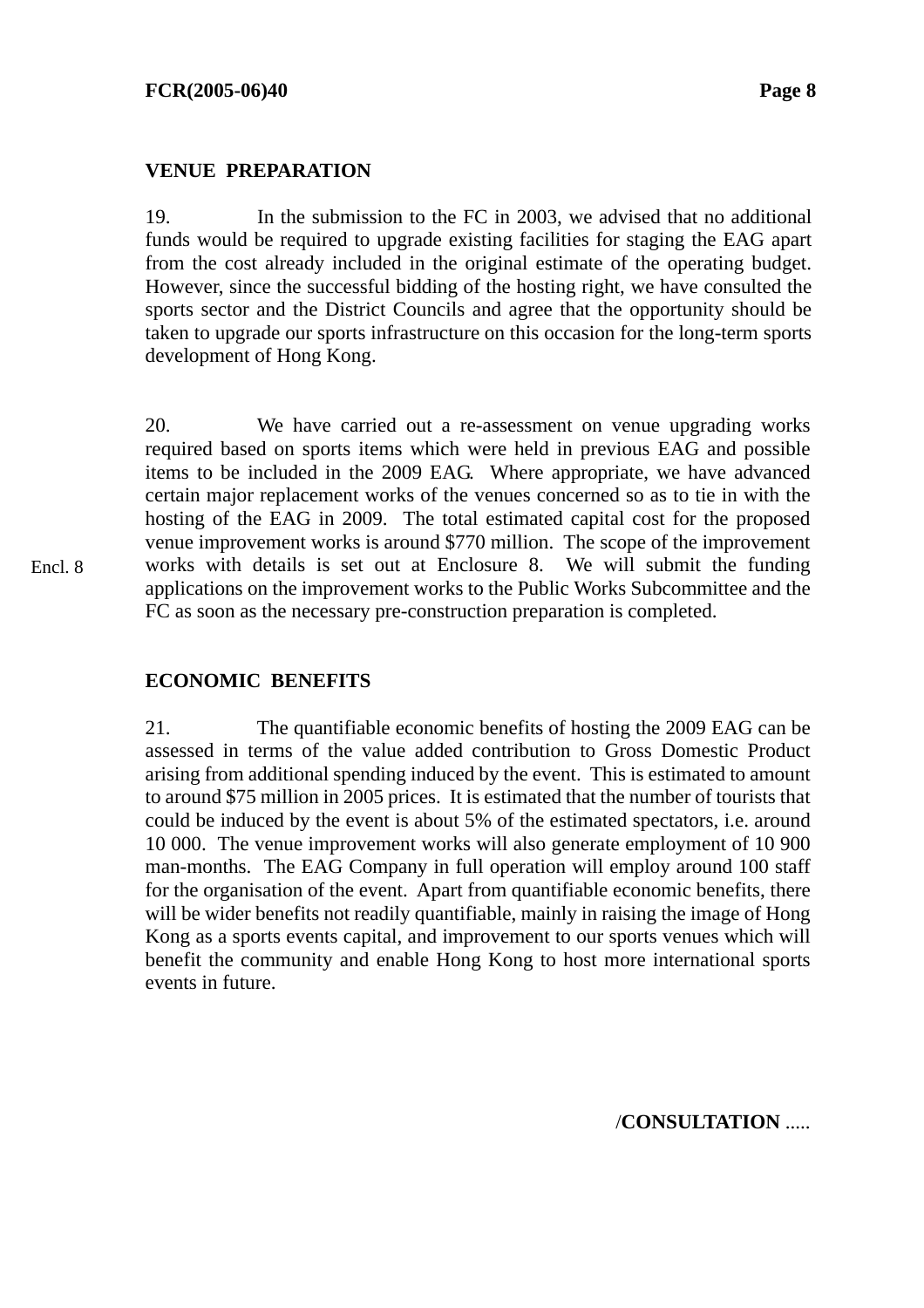#### **CONSULTATION WITH LEGISLATIVE COUNCIL PANEL**

22. We have briefed the LegCo Panel on Home Affairs on the progress of the preparation for hosting the 2009 EAG, including the updated operating expenditure and the revised government subsidy to support the organisation of the event. Except one member, the Panel in general supported the submission of the funding proposal to FC for further consideration.

#### **BACKGROUND INFORMATION**

23. We have consulted the EAG Planning Committee and it supports our funding proposal. We have also presented the work progress on the 2009 EAG to the Major Sports Events Committee under the Sports Commission. We have separately briefed the 18 District Council Chairmen and Vice Chairmen on the holding of the 2009 EAG, in particular on community involvement. We will continue to engage the District Councils and promote community support for hosting the 2009 EAG.

----------------------------------------

Home Affairs Bureau January 2006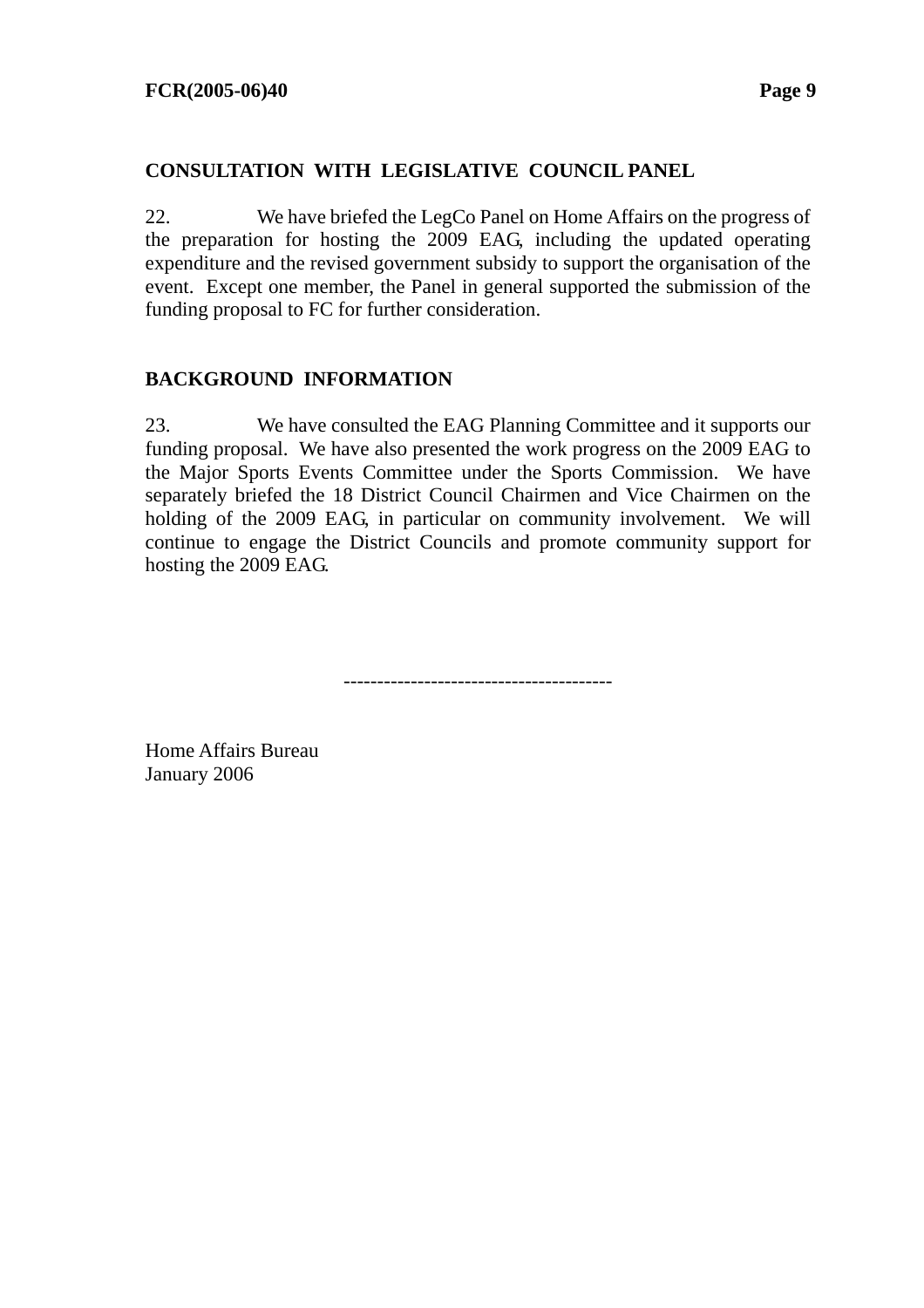## **Enclosure 1 to FCR(2005-06)40**

## **The scale of the East Asian Games (EAG)**

The scale of the EAG is broadly as follows  $-$ 

| Duration:                                 | about ten days;                                                                                                                                           |
|-------------------------------------------|-----------------------------------------------------------------------------------------------------------------------------------------------------------|
| No. of competition events :               | about $13-20$ sports;                                                                                                                                     |
| No. of participating places :             | Nine (the People's Republic of China,<br>Hong Kong, Japan, Korea, Macau,<br>Mongolia, Democratic People's Republic<br>of Korea, Chinese Taipei and Guam); |
| No. of athletes and delegate<br>members : | about $2\,300$ ; and                                                                                                                                      |
| No. of media representatives :            | about $300$ .                                                                                                                                             |

---------------------------------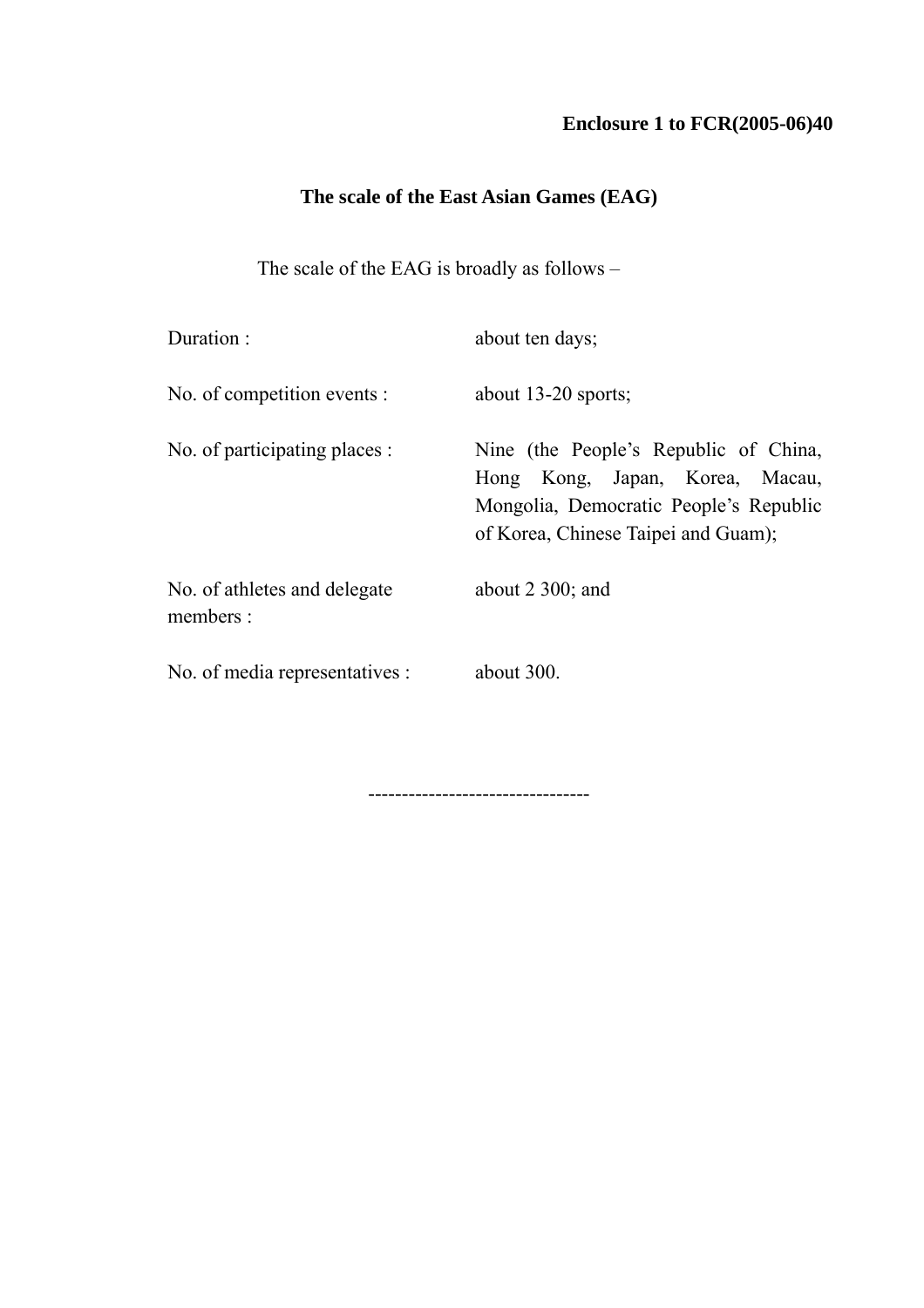### **Membership of the East Asian Games Planning Committee**

| Patron:             | Hon. Donald TSANG Yam-kuen, GBM<br>Chief Executive of the Hong Kong Special Administrative Region      |  |  |
|---------------------|--------------------------------------------------------------------------------------------------------|--|--|
| President:          | Dr. Patrick C. P. HO, JP<br>Secretary for Home Affairs                                                 |  |  |
| Chairman:           | Hon. Timothy FOK Tsun-ting, GBS, JP                                                                    |  |  |
| Vice-Chairman:      | Ms. Anissa WONG Sean-yee, JP<br>Director of Leisure and Cultural Services                              |  |  |
| Members:            | Mr. John CHAN Cho-chak, GBS, JP                                                                        |  |  |
|                     | Mr. David CHAN Pun                                                                                     |  |  |
|                     | Mr. Philip CHEN Nan-lok, SBS, JP                                                                       |  |  |
|                     | Ms. Clara CHONG Ming-wah                                                                               |  |  |
|                     | Mrs. Vivien FUNG LAU Chiang-chu, JP                                                                    |  |  |
|                     | Mr. Victor HUI Chun-fui, MBE, SBS, JP                                                                  |  |  |
|                     | Mr. Herman HU Shao-ming, JP                                                                            |  |  |
|                     | Mr. Karl C L KWOK                                                                                      |  |  |
|                     | Mr. Raymond OR Ching-fai, JP                                                                           |  |  |
|                     | Mr. Lawrence YU Kam-kee, MBE, BBS, JP                                                                  |  |  |
|                     | Ms. Lolly CHIU Yuen-chu, JP<br>Deputy Secretary for Home Affairs                                       |  |  |
|                     | Director of Home Affairs or her representative                                                         |  |  |
|                     | Director of Information Services or her representative                                                 |  |  |
|                     | Commissioner for Tourism or her representative                                                         |  |  |
|                     | Director of Architectural Services or his representative                                               |  |  |
| Secretary-General : | Mr. PANG Chung, BBS<br>Secretary General, Sports Federation & Olympic Committee of<br>Hong Kong, China |  |  |
|                     | Mr. Alan SIU Yu-bun, JP<br>Deputy Director of Leisure and Cultural Services                            |  |  |

---------------------------------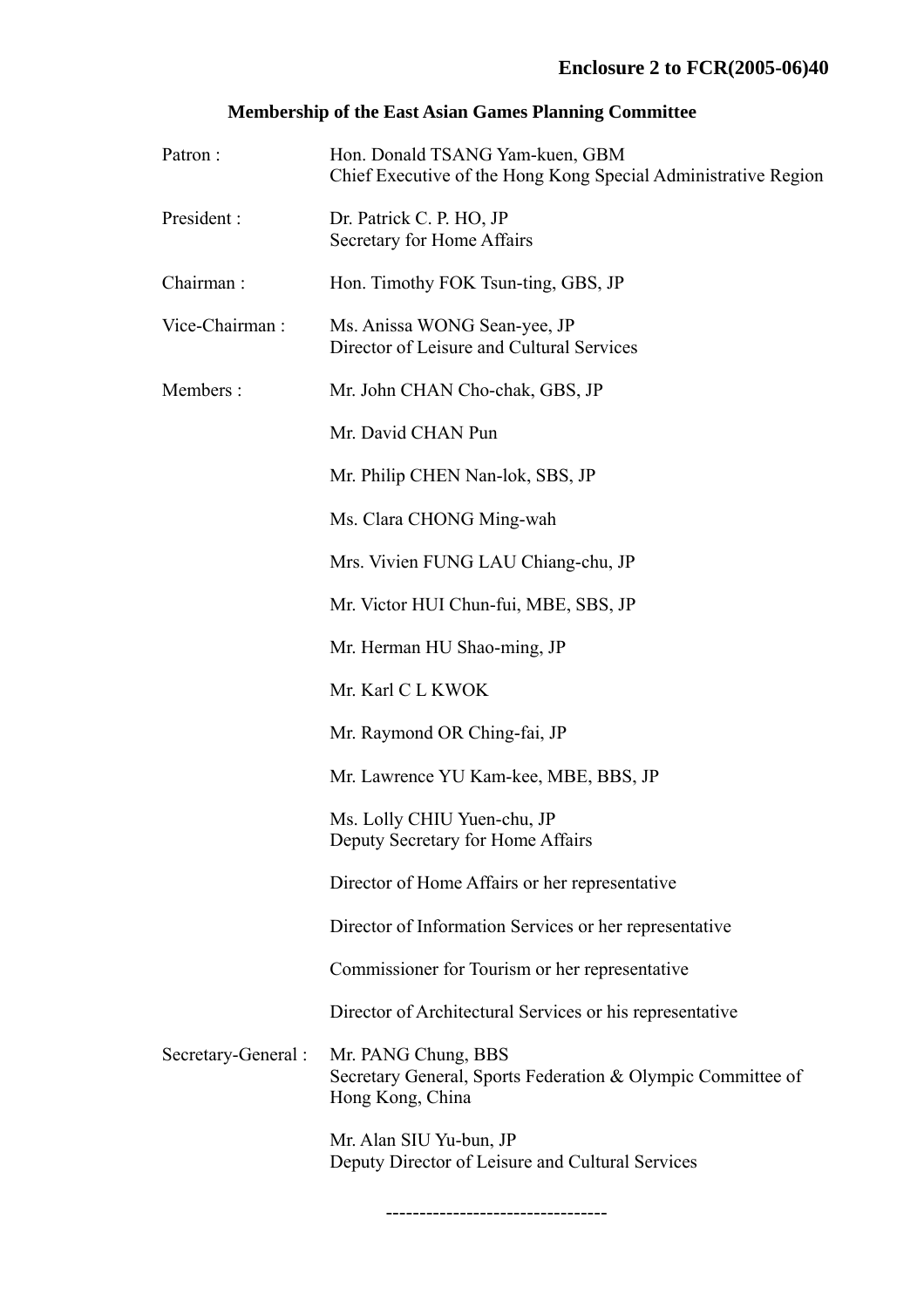## **Board of Directors of the 2009 East Asian Games (Hong Kong) Limited**  (**Period of appointment : 7 April 2005 to 31 March 2007**)

| Chairman:                      | Hon. Timothy FOK Tsun-ting, GBS, JP          |
|--------------------------------|----------------------------------------------|
|                                | Vice-Chairman : Ms. Anissa WONG Sean-yee, JP |
| Directors :                    | Mr. John CHAN Cho-chak, GBS, JP              |
|                                | Mr. David CHAN Pun                           |
|                                | Mr. Philip CHEN Nan-lok, SBS, JP             |
|                                | Mr. Victor HUI Chun-fui, MBE, SBS, JP        |
|                                | Mr. Raymond OR Ching-fai, JP                 |
|                                | Mr. PANG Chung, BBS                          |
|                                | Ms. Lolly CHIU Yuen-chu, JP                  |
|                                | Mr. Alan SIU Yu-bun, JP                      |
|                                | Mr. POON Tai-ping, Eddie                     |
|                                | Miss Olivia CHAN Yeuk-oi                     |
| Secretary:<br>(Not a Director) | Ms. Eva LEE Shuk-ching                       |

----------------------------------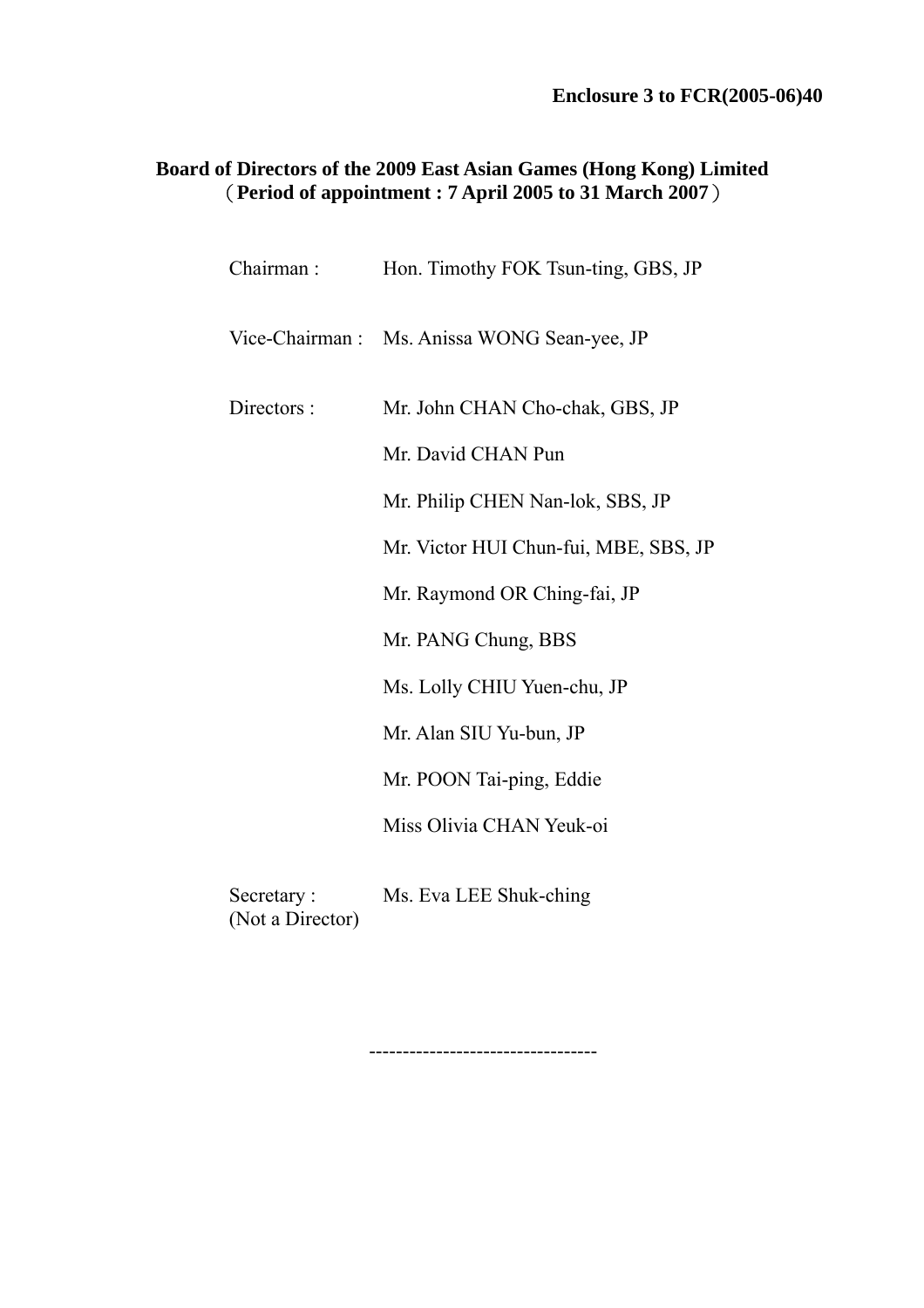|                   | 1 <sup>st</sup> EA Games | 2 <sup>nd</sup> EA Games | 3 <sup>rd</sup> EA Games | 4 <sup>th</sup> EA Games |
|-------------------|--------------------------|--------------------------|--------------------------|--------------------------|
| <b>Sports</b>     | (Shanghai-1993)          | (Pusan-1997)             | $(Osaka-2001)$           | (Macau-2005)             |
| Athletics         |                          |                          |                          |                          |
| Aquatics          |                          |                          |                          |                          |
| Badminton         |                          |                          |                          |                          |
| <b>Basketball</b> |                          |                          |                          |                          |
| <b>Bowling</b>    |                          | E                        |                          |                          |
| <b>Boxing</b>     |                          | ٦                        |                          |                          |
| Dance Sport       |                          |                          |                          |                          |
| Dragon Boat       |                          |                          |                          |                          |
| Football          |                          |                          |                          |                          |
| Gymnastics        |                          |                          |                          |                          |
| Handball          |                          |                          |                          |                          |
| Hockey            |                          |                          | D                        |                          |
| Judo              |                          | V                        |                          |                          |
| Karatedo          |                          |                          |                          |                          |
| Rowing            |                          | D                        | D                        |                          |
| Shooting          |                          |                          |                          |                          |
| Soft Tennis       | D                        |                          |                          |                          |
| Taekwondo         |                          |                          |                          |                          |
| Tennis            |                          |                          |                          |                          |
| Volleyball        |                          |                          |                          |                          |
| Weightlifting     |                          |                          |                          |                          |
| Wrestling         |                          |                          |                          |                          |
| Wushu             |                          | V                        | $\sqrt{}$                | $\sqrt{}$                |
| No. of sports     | $12 + 1D$                | $13 + 1D + 1E$           | $15 + 2D$                | 17                       |

----------------------------------

# **Competition Events of the East Asian Games**

 $D$  – Demonstration sport

 $E -$  Exhibition sport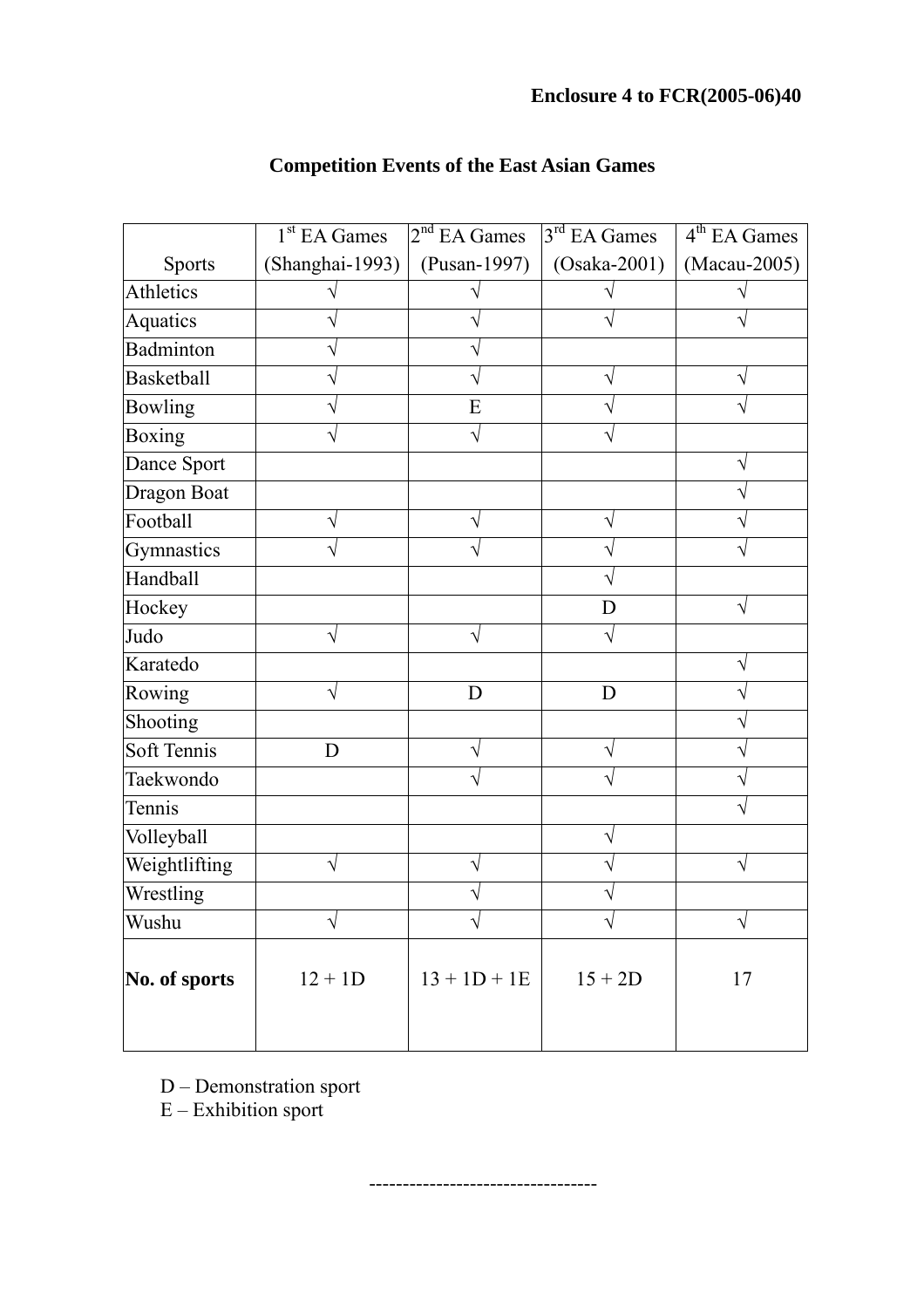|                   | <b>Expenditure items</b>                           | <b>Previous Estimate</b><br><b>Accepted by Finance</b><br><b>Committee</b> | <b>Updated Estimate</b> |  |
|-------------------|----------------------------------------------------|----------------------------------------------------------------------------|-------------------------|--|
|                   |                                                    | \$ million                                                                 | \$ million              |  |
| (a)               | <b>Staff</b>                                       | 50                                                                         | 60                      |  |
| (b)               | Administration                                     | 8                                                                          | 15                      |  |
| (c)               | Information technology<br>facilities and equipment | 10                                                                         | 12                      |  |
| (d)               | Broadcasting cost                                  | 20                                                                         | 20                      |  |
| (e)               | Accommodation and<br>catering                      | 8                                                                          | 15                      |  |
| (f)               | Competition event cost                             | 19                                                                         | 26                      |  |
| (g)               | <b>VIP</b> hospitalities                           | 5                                                                          | 8.5                     |  |
| (h)               | Transportation                                     | $\overline{4}$                                                             | $\overline{4}$          |  |
| (i)               | Publicity                                          | 8                                                                          | 10                      |  |
| (j)               | Opening and closing<br>ceremonies                  | 25                                                                         | 35                      |  |
| $\left( k\right)$ | Security                                           | 10                                                                         | 10                      |  |
| (1)               | Volunteers                                         | $\overline{4}$                                                             | 8                       |  |
| (m)               | <b>EAG Association</b><br>meetings                 |                                                                            | 5                       |  |
| (n)               | Contingency                                        |                                                                            | 11.5                    |  |
|                   | <b>Total</b>                                       | 171                                                                        | 240                     |  |

## **Revised Estimated Expenditure for hosting the 2009 EAG**

2. On **staff cost**, we have assumed that the EAG Company will operate with around 20 staff initially rising to around 100 in 2009, having regard to the operational experience in Macau EAG. The estimate is adjusted from \$50 million to \$60 million as we need to establish some of the posts earlier than originally anticipated and recover the costs (including on-costs) for secondment of civil servants to the EAG Company.

3. On **administration cost**, the original estimate of \$8 million was set at 10% of the \$85 million administration cost assumed for bidding for the 2006 Asian Games. We now plan to set up an office of about 100 staff and consider \$15 million to be a more realistic estimate. This comprises \$11.6 million on general administration expenses, \$1.4 million on office inventory and \$2 million for engagement of legal services, auditor, etc. The estimate is made on the basis of the administration expenses for a government office of about the same size.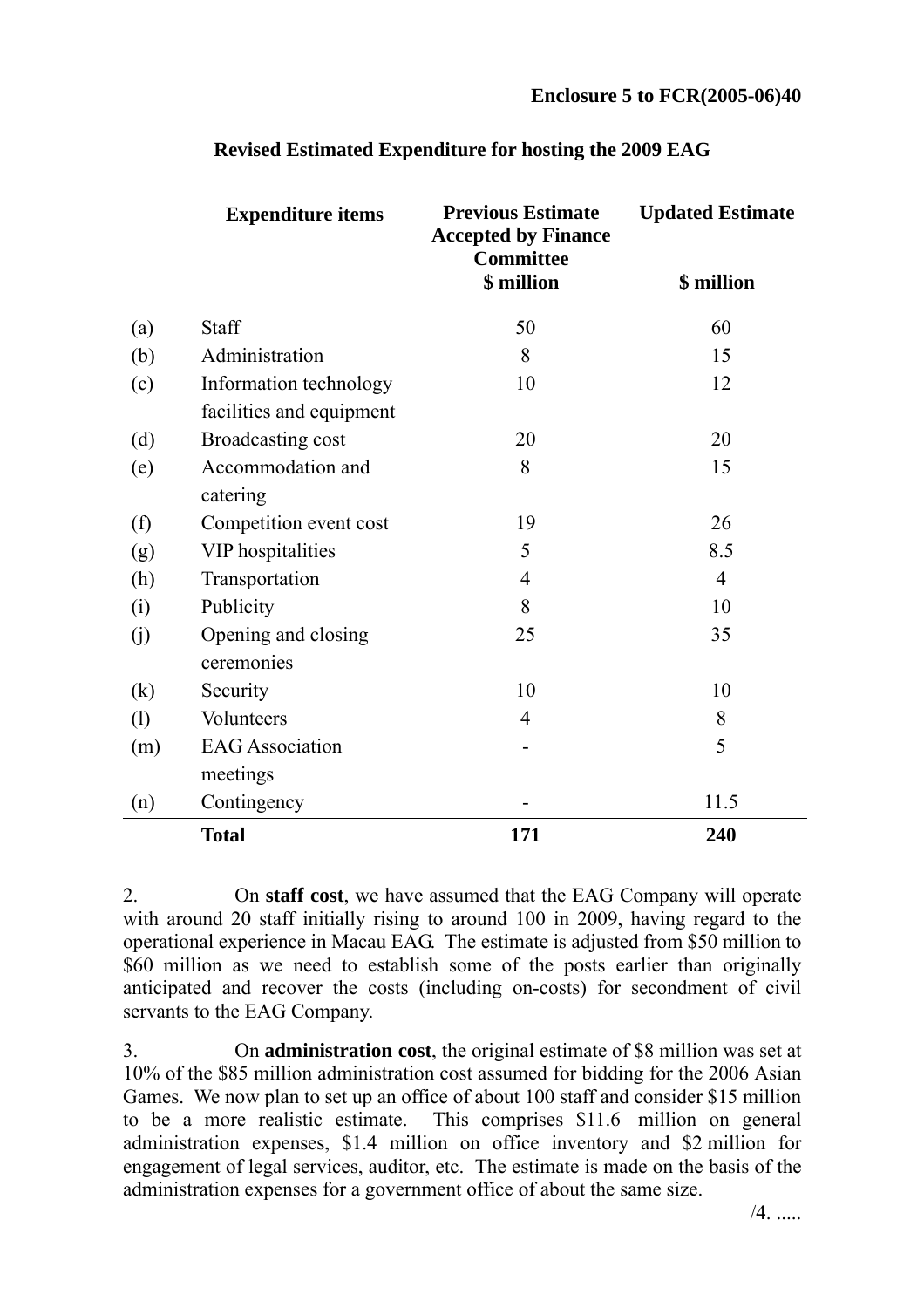- (a) the setting up a Central Information Centre at LCSD venue;
- (b) the design and setting up of a communication network linking up the Central Information Centre and different competition venues;
- (c) the setting up of an information retrieving system for each of the competition venues (20 venues assumed);
- (d) the installation of tele-communication system, fax machines, photocopying machines, etc. at the Central Information Centre and the competition venues; and
- (e) the development of a tailor-made application software and system for EAG.

5. On **broadcasting cost**, the estimate is kept at \$20 million which comprises \$10 million for using LCSD venue for setting up a broadcasting centre, and \$10 million for engaging a host broadcaster to produce TV pictures and provide feeds to overseas TV stations (assuming that there will be 20 sports items, with around 120 competition days, and the TV production cost for each sport is about \$80,000 per day, the estimated cost is around \$10 million).

6. On **accommodation and catering**, the estimate is raised from \$8 million to \$15 million as the EAG will be held in November/December which is a high season for tourism and hotels instead of May. The estimated cost for providing accommodation and catering services for 2 000 athletes and 300 delegate members is as follows  $-$ 

| <b>Total estimated cost</b>    | \$15 million |
|--------------------------------|--------------|
| Average period of stay         | 10 days      |
| Catering/head/day              | \$150        |
| Hotel accommodation/head/night | \$500        |

7. On **competition event cost**, while major upgrading works of sports venues will be dealt with under the capital works programme, the estimated provision in the operating budget of \$26 million is to deal with preparation of venues and provision of temporary facilities, e.g. sports equipment, and for the National Sports Associations concerned to organise individual sports competition events. It also includes an estimate of \$3 million to provide medical services for participants of the EAG and to transport doping samples daily to Beijing which is the nearest location in the region to provide recognised doping analysis service.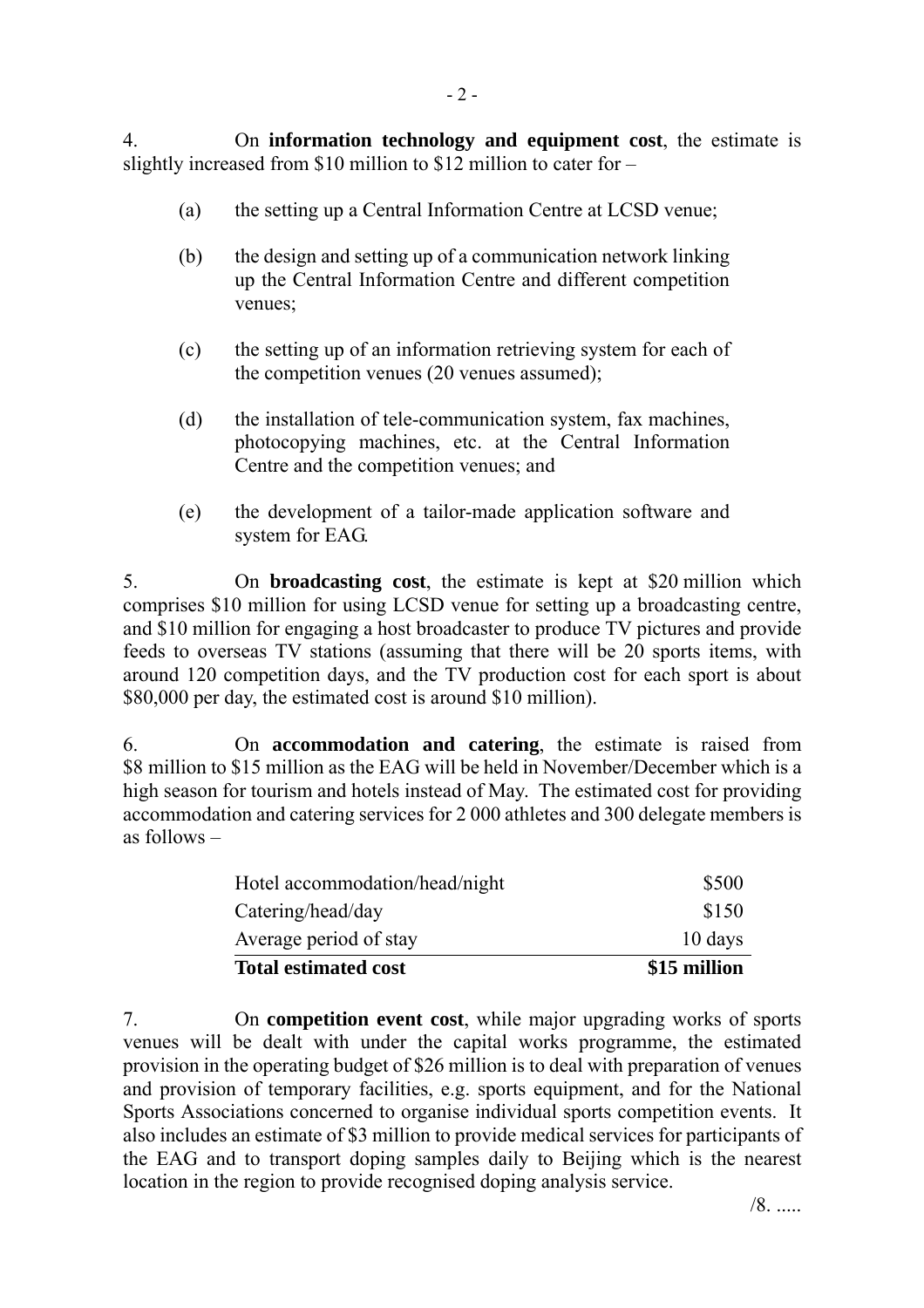8. On **VIP hospitality**, we have estimated that there will be 200 VIPs attending the EAG and the cost for providing accommodation, transport and associated hospitality is as follows  $-$ 

| \$2,000 |
|---------|
| 7 days  |
| \$500   |
| \$2,000 |
| 200     |
|         |

We have also estimated \$2 million for the associated hospitality to VIPs attending the annual EAG Association meeting to be held in Hong Kong as from 2006.

9. On **transportation**, the estimate remains at \$4 million, assuming –

- (a) \$2 million is required for the engagement of 60 coaches every day with daily charge of \$3,000 for 10 days to deal with 2 300 athletes and delegate members; and
- (b) \$2 million is required for coaches to transport officials and volunteers between competition venues.

10. On **publicity**, the estimate is increased from \$8 million to \$10 million to strengthen the effect. The Government will work closely with the EAG Company to promote the event.

11. On the **opening and closing ceremonies** which will be widely covered by media from all participating EAG member places and are crucial to the entire sporting event, the estimated cost is increased from \$25 million to \$35 million to reflect the more realistic requirements for organising programmes for comparable international sporting events.

12. On **security**, the estimate remains at \$10 million. The host city is required to provide adequate security for the athletes and officials, as well as the VIPs, and to maintain crowd control during the event. When bidding for the 2006 Asian Games, an estimate of \$50 million was made for security. With the smaller scale for EAG, an estimate of \$10 million is thus made.

13. On **volunteers**, the estimate is raised from \$4 million to \$8 million to cover the cost for recruitment, clothing, training and travelling expenses of volunteers. We aim to recruit more volunteers than originally estimated so as to enhance community participation in the event.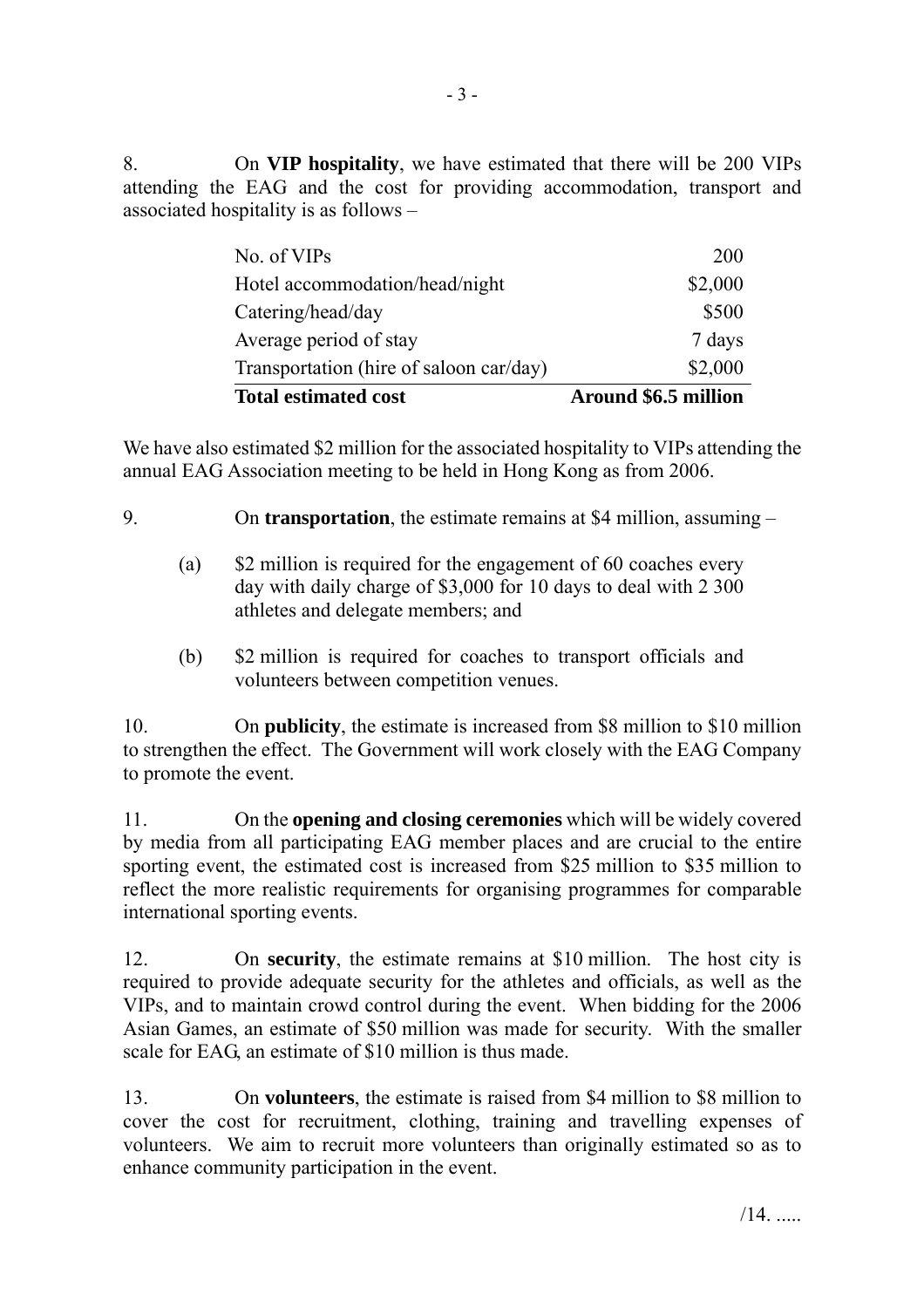14. On provision for the **EAG Association meetings**, \$5 million is estimated for organising the EAG Association annual meeting for the member places in Hong Kong from 2006 to 2009 after Hong Kong has taken over the hosting right of the EAG. The estimate will cover the logistics and publicity for the meetings.

15. On **contingency**, \$11.5 million is assumed, representing 5% of the subtotal expenditure.

---------------------------------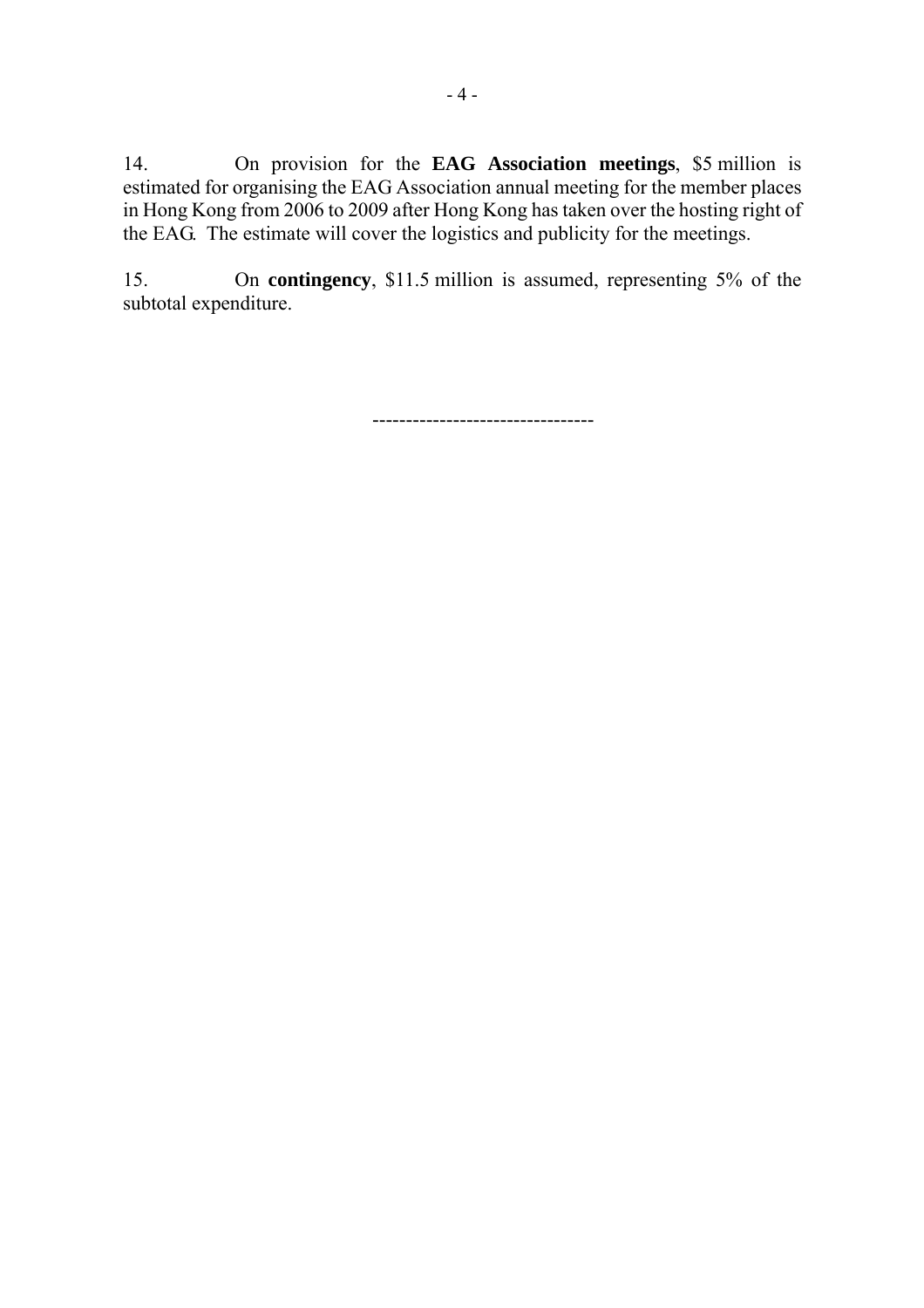| <b>Revenue items</b> |                                     | <b>Previous Estimate</b><br><b>Accepted by Finance</b><br><b>Committee</b> | <b>Updated</b><br><b>Estimate</b> |
|----------------------|-------------------------------------|----------------------------------------------------------------------------|-----------------------------------|
|                      |                                     | \$ million                                                                 | \$ million                        |
| (a)                  | Community/commercial<br>sponsorship | 30                                                                         | 50                                |
| (b)                  | Television rights                   | 25                                                                         | 12                                |
| (c)                  | Ticket sales                        | 10                                                                         | 28                                |
| (d)                  | Licensing and merchandising         | 10                                                                         | 15                                |
| (e)                  | Charged accommodation               | 8                                                                          | 8                                 |
| (f)                  | Other income                        | 4                                                                          | 4                                 |
|                      | <b>Total</b>                        | 87                                                                         | 117                               |

## **Revised Revenue Estimate for hosting the 2009 EAG**

2. **Sponsorship** will include contributions from major and minor community/commercial sponsors, official suppliers as well as advertising income at venues during the event activities, etc. The estimate is raised from \$30 million to \$50 million to meet the anticipated increase in operating expenditure.

3. We have revised the estimate on **television rights** from \$25 million to \$12 million in view of the income from such source at the Macau 2005 EAG. We have also taken into account Hong Kong's capability in launching a more attractive and strategic marketing plan to engage local and overseas broadcasters.

4. On **ticket sales**, we have raised the estimated revenue from \$10 million to \$28 million as we intend to set the average ticket price at \$100 instead of the previous estimate of \$40 (which is too conservative) for the competition events and have also raised slightly the estimated average ticket prices for the opening and closing ceremonies. Taking into account the range of ticket prices to be offered and the provision of concessionary prices for students and the elderly, we have assumed an average of around 40% of tickets sale for the competition events.

5. On revenue from **licensing and merchandising**, the estimate has been increased from \$10 million to \$15 million as we anticipate a better market in sports merchandising.

 $/6$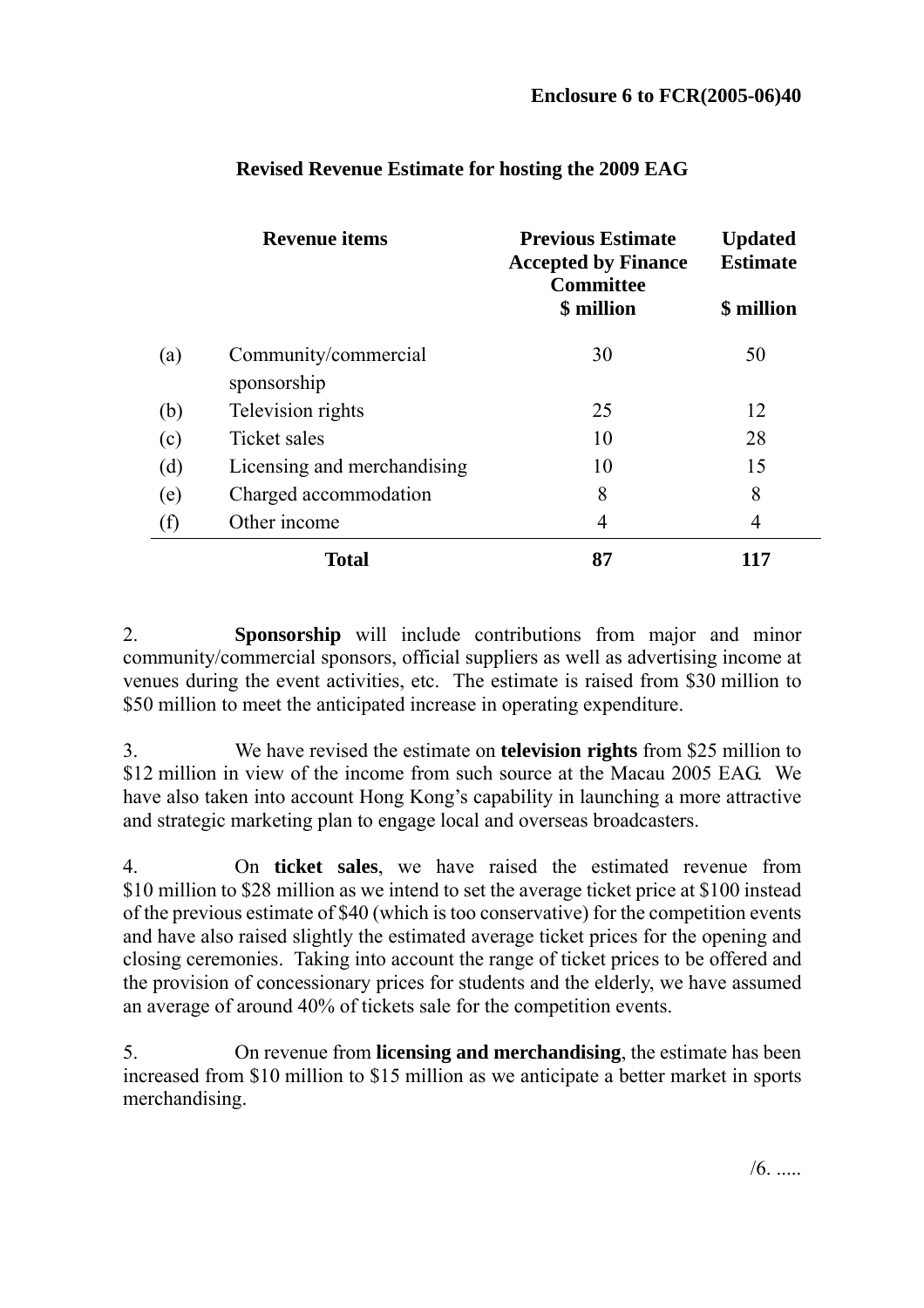6. On **charged accommodation**, the estimate remains at \$8 million on the assumption that about 2 000 athletes and 300 delegate members will take part in the EAG with an average stay of ten days. It is the normal practice that the athletes and delegate members will be charged at a fixed rate of US\$50 per day, i.e. \$390 per day.

7. On **other income** to be generated from issue of stamps and coins and other fundraising initiatives, the estimate is kept at \$4 million.

---------------------------------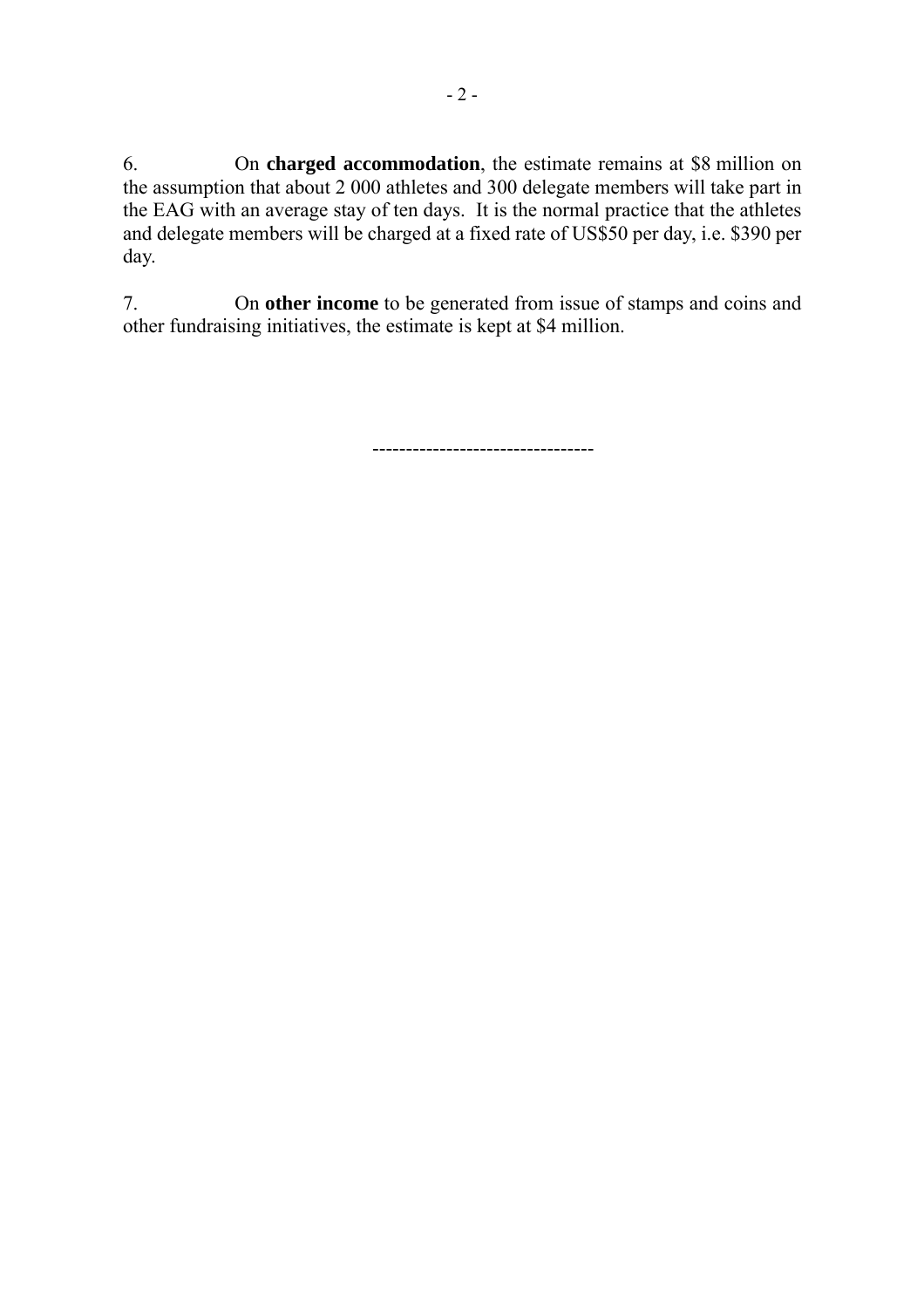| Year         | <b>Expenditure</b><br>\$ million | <b>Revenue</b><br>\$ million | <b>Estimated Cash flow</b><br>\$ million |
|--------------|----------------------------------|------------------------------|------------------------------------------|
| 2005-06      | 1.50                             |                              | 0.50                                     |
| 2006-07      | 12.60                            | 10                           | 2.60                                     |
| 2007-08      | 23.15                            | 11                           | 12.15                                    |
| 2008-09      | 53.05                            | 14                           | 39.05                                    |
| 2009-10      | 147.70                           | 81                           | 66.70                                    |
| 2010-11      | 2.00                             | $\theta$                     | 2.00                                     |
| <b>Total</b> | 240                              | 117                          | 123                                      |

## **Estimated Cash flow Requirement for the Organisation of the 2009 East Asian Games**

----------------------------------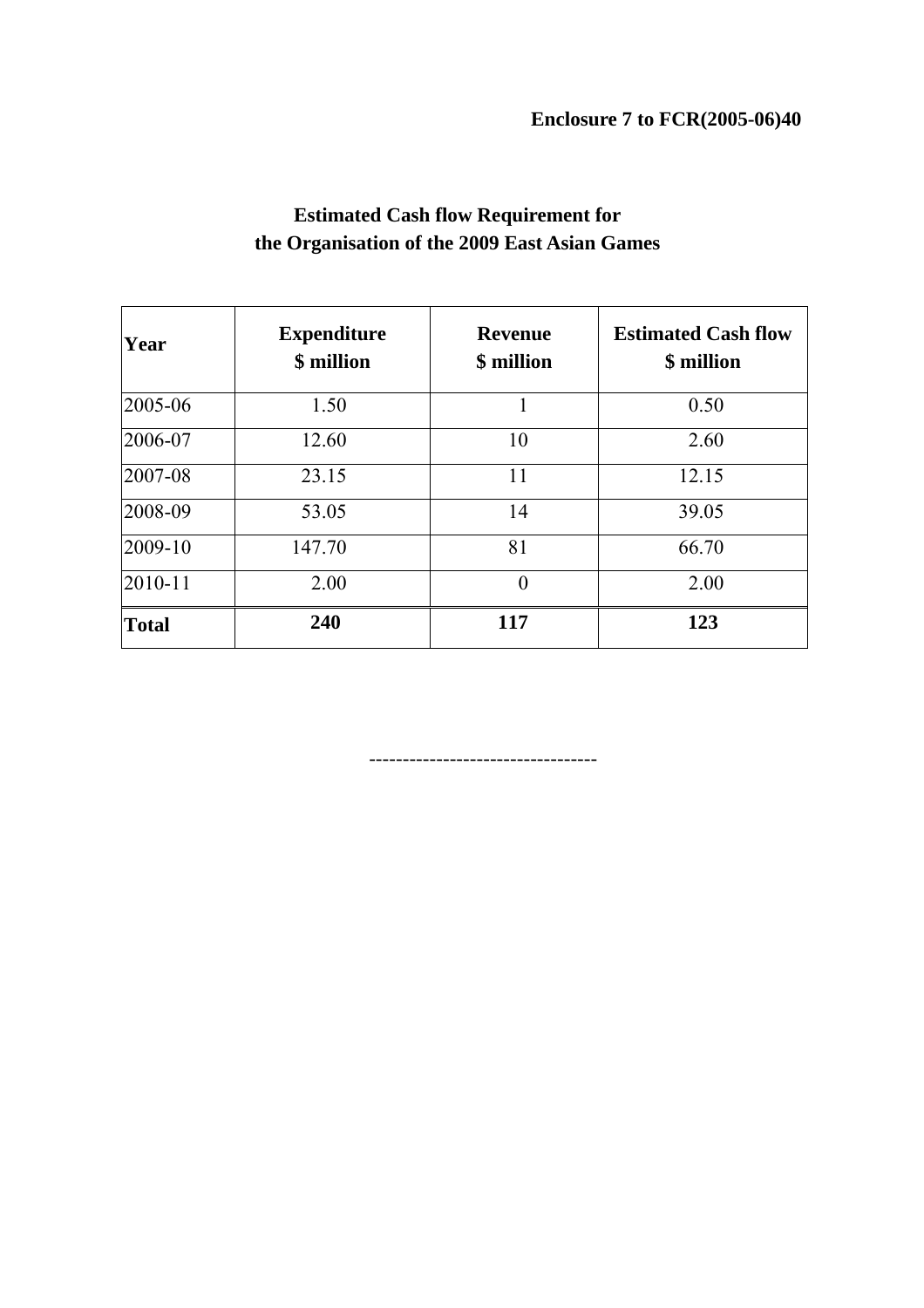#### **Venue Preparation for the 2009 East Asian Games**

 Based on sports items which were held in previous East Asian Games (EAG) and possible items to be included in the 2009 EAG, we have carried out a re-assessment on venue upgrading works required and have worked out the scope of improvement works and the rough indication of costs for upgrading existing government venues. The improvement works required broadly include -

- (a) functional/competition requirements which are essential for the holding of the EAG and other international sports events. The works involved are mainly improvement of existing venues to provide supporting and ancillary facilities, including doping rooms, media rooms, enhancement to the lighting and ventilation standards to suit the latest competition items, addition of spectator stands and purchase of new equipment;
- (b) face-lifting and creative adaptive works to project a visible and coherent identity for the competition venues which will help showcase Hong Kong as the sports events capital in the region; and
- (c) upgrading and revitalisation works for the aging facilities. The opportunity is taken to rejuvenate aging facilities including the Hong Kong Coliseum, Queen Elizabeth Stadium, Kowloon Park Swimming Pool and Victoria Park Tennis Courts, etc. to bring them up to current day standard for the long-term needs of sports development in Hong Kong. These works are essential and the current arrangement only accelerates the programme to benefit the community earlier.
- The details are set out at the Appendix. The total estimated capital cost for the proposed improvement works is around \$770 million. We have secured funding support for these works within the Government and will seek formal funding approval from the Public Works Subcommittee and the Finance Committee as soon as the necessary pre-construction preparation is completed. Appendix

2. Including the new Tseung Kwan O Sports Ground which is now being built with approved funding from the Legislative Council, the total capital cost involved for the proposed venue works would be over \$1 billion.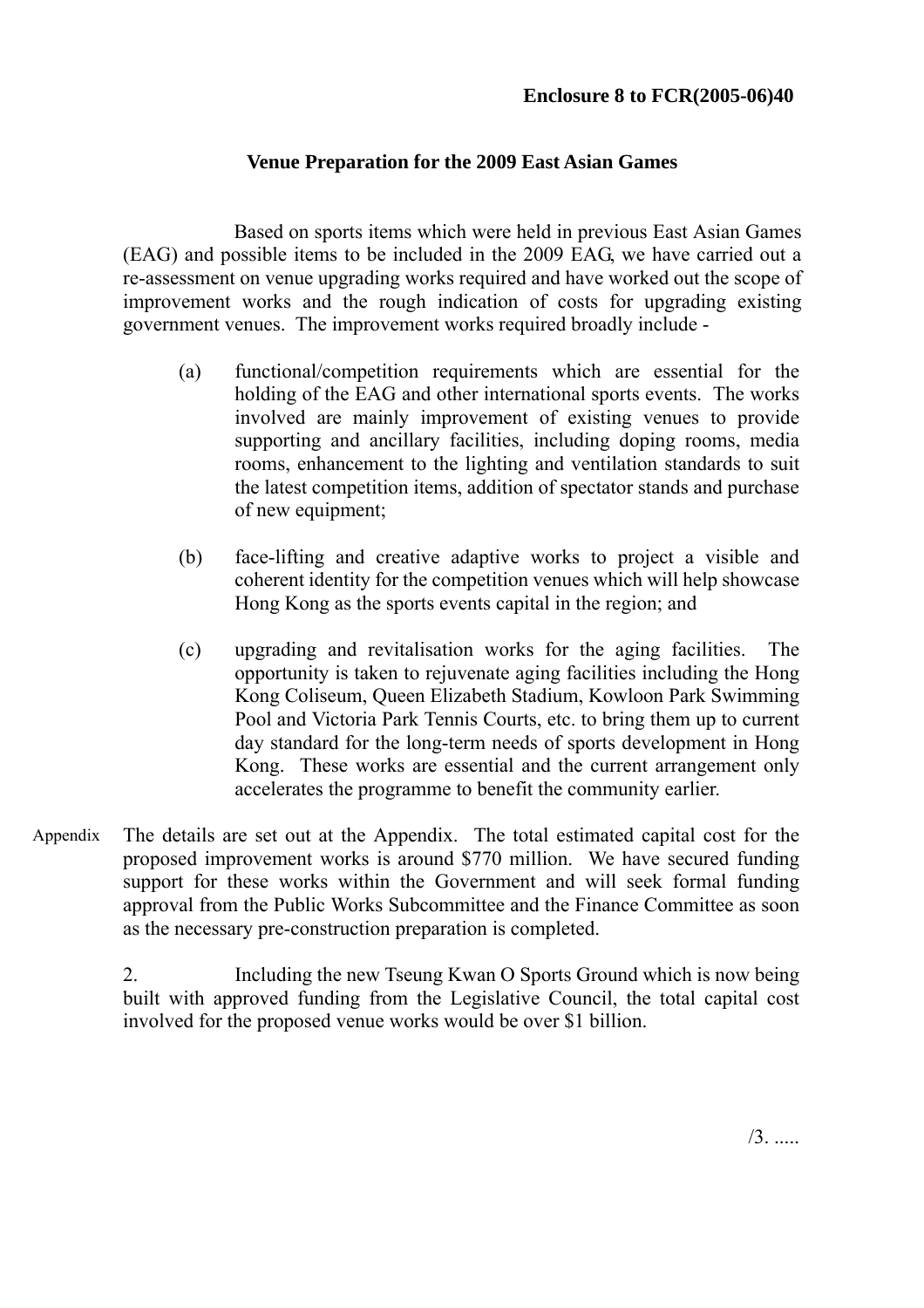3. Selection of the competition items for the 2009 EAG is subject to discussion among the local sports sector and the endorsement of the EAG Association. At this stage, the list of improvement works is drawn up to provide essential improvements to key sports facilities, and these improvements would be able to accommodate a number of sports items and to provide for long-term sports development. Having consulted the EAG Planning Committee, we consider that the list of improvement works would be able to meet the core venue requirement for EAG.

4. These infrastructural improvements would benefit the local sports community and the public, enhance Hong Kong's long-term capacity for sports development and better prepare us to bid for and host international sports events in future, well beyond the 2009 EAG. The capital investment is considered worthwhile.

 $-$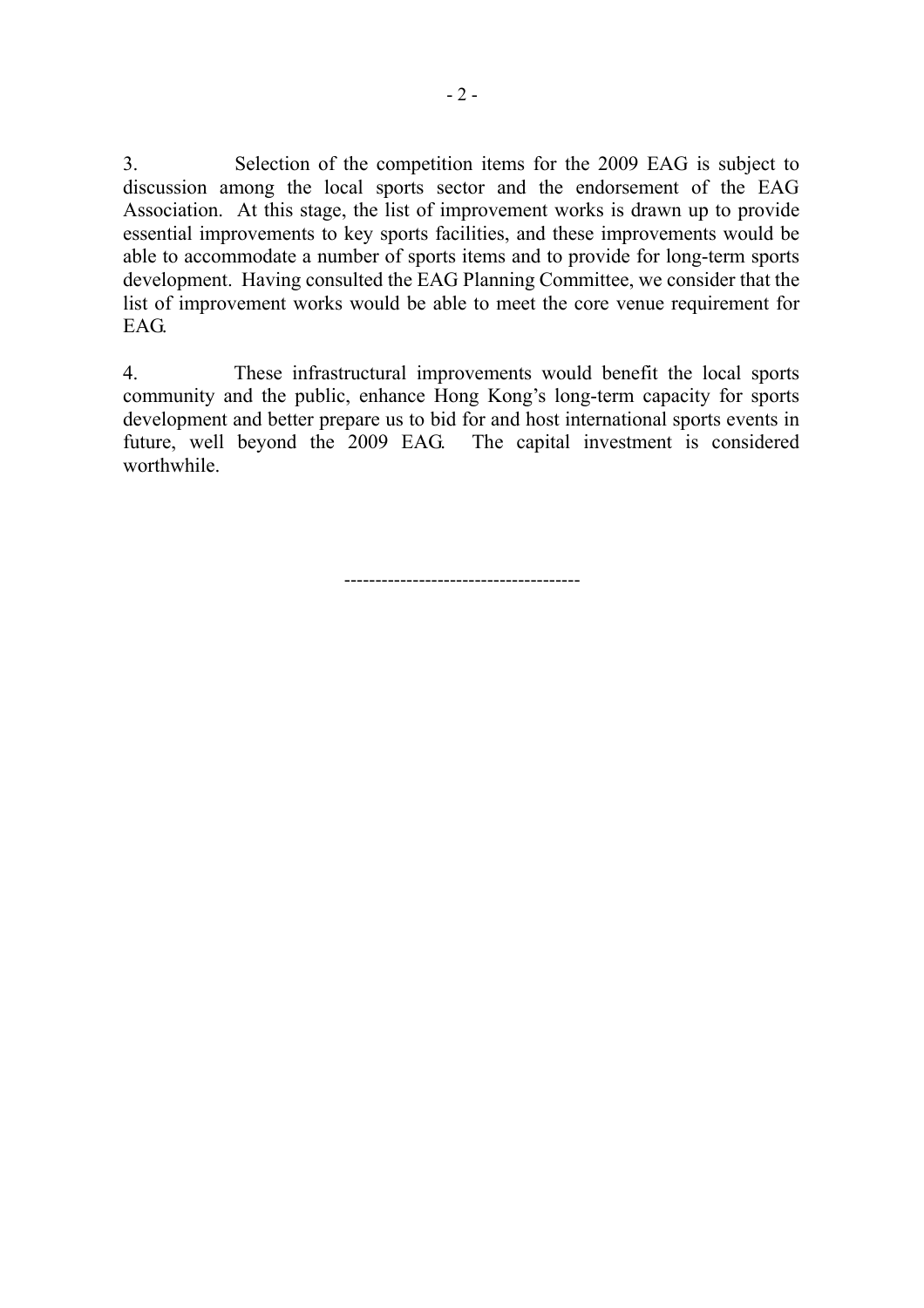# **Venue Improvement Works for 2009 East Asian Games**

# **Improvement works for existing sports venues**

| <b>Venue</b>                         |                       | <b>Additional Facilities/</b><br><b>Improvement Works</b>                                                                                                                                                                                                                                                                                                                                                                                                                                                                                                                                                                                                           | <b>Capital cost</b><br>\$ million | <b>Possible sports items</b><br>which can be held in<br>the venue |
|--------------------------------------|-----------------------|---------------------------------------------------------------------------------------------------------------------------------------------------------------------------------------------------------------------------------------------------------------------------------------------------------------------------------------------------------------------------------------------------------------------------------------------------------------------------------------------------------------------------------------------------------------------------------------------------------------------------------------------------------------------|-----------------------------------|-------------------------------------------------------------------|
| 1. Hong Kong<br>Stadium<br>in 1994)  | <i>(commissioned)</i> | Thematic design to create a visible<br>$\bullet$<br>and coherent sports identity for<br>holding international sports events;<br>Face-lifting of the front-of-house<br>and reception facilities;<br>Refurbishment of hospitality and<br>executive suites;<br>Improvement to disabled facilities;<br>Provision of covers to spectator<br>$\bullet$<br>seating at the corners of the<br>Executive Suite Level<br>which<br>currently has no cover;<br>Replacement of all directional<br>signs; and<br>Upgrading of reporter booth and<br>addition of media facilities.                                                                                                  | 43                                | Opening<br>ceremony/Closing<br>ceremony/Football                  |
| 2. Hong Kong<br>Coliseum<br>in 1983) | <i>(commissioned)</i> | Thematic design to create a visible<br>$\bullet$<br>and coherent sports<br>identity for<br>holding international sports events;<br>refurbishment<br>Overall<br>and<br>$\bullet$<br>face-lifting of the front-of-house<br>and VIP reception facilities;<br>Provision of IT facilities for media<br>and broadcasting;<br>Addition of flag raising facilities<br>and prize presentation platform;<br>Replacement of scoreboard;<br>Replacement of all fixed arena<br>seats (about 10 500 seats);<br>Improvement to lighting systems;<br>and<br>Modification of existing facilities<br>to provide doping control rooms,<br>physiotherapy rooms and media<br>rooms, etc. | 162.5                             | Basketball/Volleyball/<br>Closing ceremony<br>$/3.$               |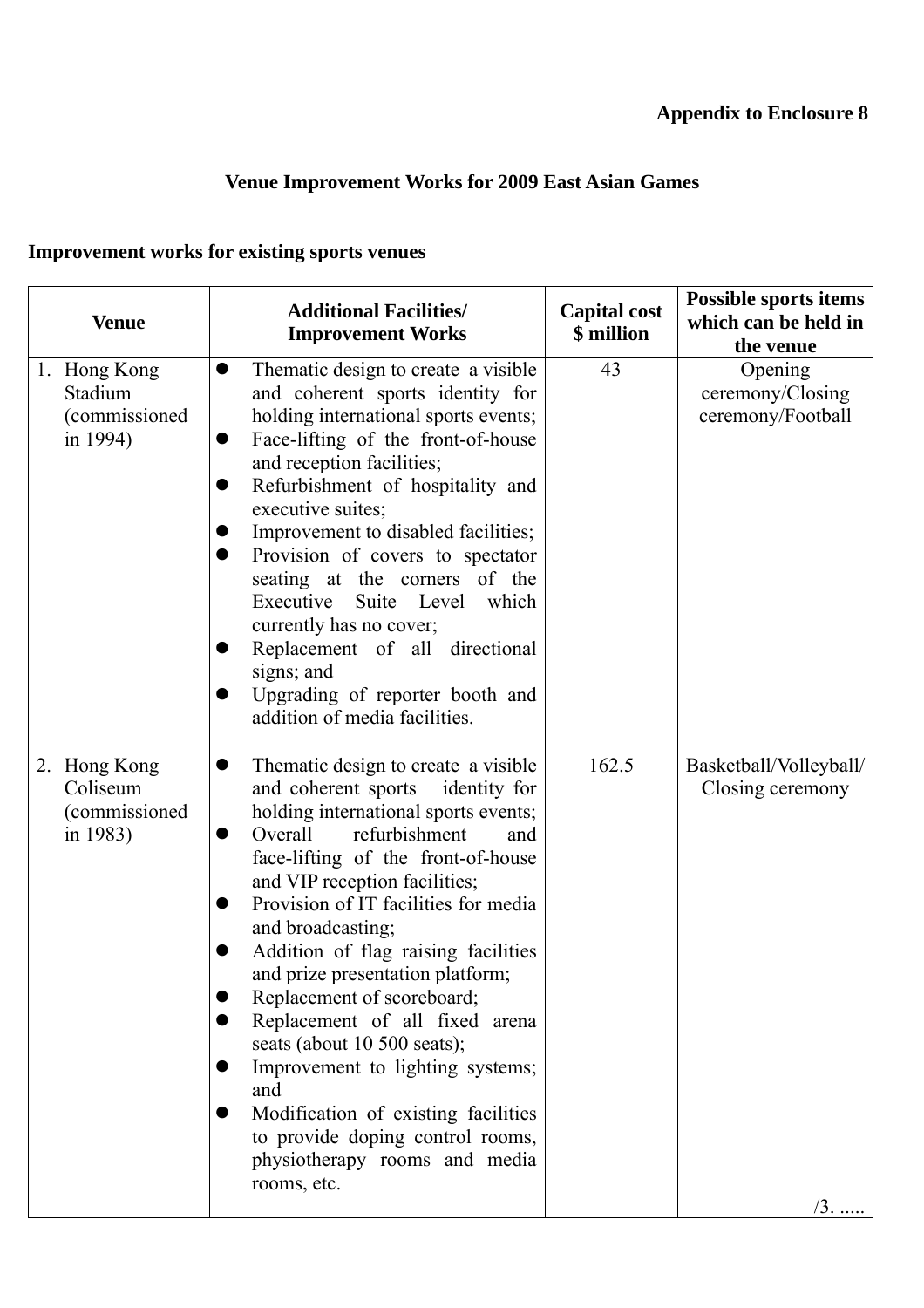|    | 3. Queen Elizabeth<br>Stadium<br>(commissioned)<br>in 1980)          | Thematic design to create a visible<br>$\bullet$<br>and coherent sports identity for<br>holding international sports events;<br>Overall<br>refurbishment<br>and<br>face-lifting of all front-of-house<br>and VIP reception facilities;<br>Provision of IT facilities for media<br>and broadcasting;<br>Addition of flag raising facilities<br>and prize presentation platform;<br>Enhancement<br>existing<br>to<br>air-conditioning system for staging<br>racket competitions;<br>Improvement to lighting systems;<br>Provision<br>of<br>audio-visual<br>equipment including replacement<br>of the LED wall-mount scoreboard;<br>and<br>Provision of media and doping<br>control facilities<br>function<br>and<br>rooms, etc. | 106.5 | Badminton/Table<br>tennis         |
|----|----------------------------------------------------------------------|-------------------------------------------------------------------------------------------------------------------------------------------------------------------------------------------------------------------------------------------------------------------------------------------------------------------------------------------------------------------------------------------------------------------------------------------------------------------------------------------------------------------------------------------------------------------------------------------------------------------------------------------------------------------------------------------------------------------------------|-------|-----------------------------------|
|    | 4. Kowloon Park<br><b>Swimming Pool</b><br>(commissioned<br>in 1989) | Thematic design to create a visible<br>$\bullet$<br>and coherent sports identity for<br>holding international sports events;<br>Replacement of aging<br>water<br>heating, sterilisation and filtration<br>systems;<br>Upgrading of diving facilities for<br>holding international diving events;<br>Conversion of indoor leisure pool<br>into a training/warm up pool for<br>more efficient utilisation;<br>Addition<br>of<br>multi-purposes<br>function<br>media<br>and<br>rooms<br>facilities;<br>Improvement of audio system; and<br>Provision of temporary seating and<br>a new trampoline room.                                                                                                                          | 144.1 | Aquatics                          |
| 5. | Victoria Park<br>Tennis Centre<br>(commissioned<br>in 1981)          | Thematic design to create a visible<br>$\bullet$<br>and coherent sports identity for<br>holding international sports events;<br>Refurbishment of the tennis courts<br>and renovation of the ticketing<br>office and admission entrance; and                                                                                                                                                                                                                                                                                                                                                                                                                                                                                   | 55.5  | Tennis/Soft tennis<br>/Renovation |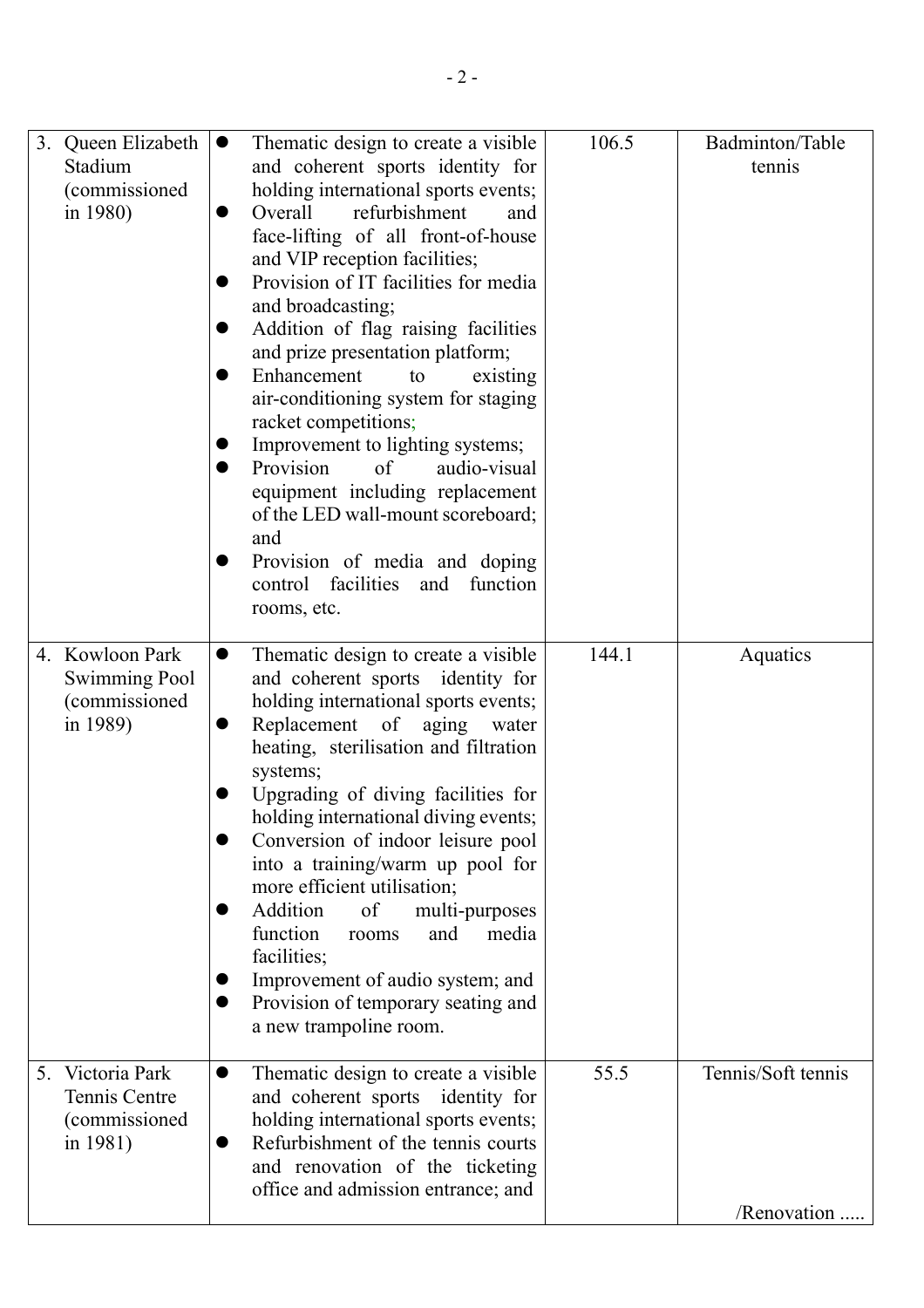|                                                                          | Renovation and upgrading<br>of<br>supporting facilities including the<br>provision of VIP room, media<br>room, changing rooms and addition<br>of toilets facilities for athletes,<br>judges and spectators.                                                                                                                                                                                                                                                                                                                                                      |      |                            |
|--------------------------------------------------------------------------|------------------------------------------------------------------------------------------------------------------------------------------------------------------------------------------------------------------------------------------------------------------------------------------------------------------------------------------------------------------------------------------------------------------------------------------------------------------------------------------------------------------------------------------------------------------|------|----------------------------|
| 6. Ma On Shan<br><b>Sports Centre</b><br>(commissioned in<br>2004)       | Thematic design to create a visible<br>$\bullet$<br>and coherent sports identity for<br>holding international sports events;<br>Overall<br>face-lifting<br>and<br>●<br>refurbishment;<br>Improvement<br>lightings<br>to<br>according to the latest requirement<br>of<br>the<br>international<br>sports<br>federations;                                                                                                                                                                                                                                           | 20.5 | Wushu                      |
| 7. Tseung Kwan O<br><b>Sports Centre</b><br>(commissioned<br>in $2001$ ) | Provision of temporary seating/<br>$\bullet$<br>spectator stands;<br>Provision of IT facilities for media<br>$\bullet$<br>and broadcasting;<br>Addition/<br>upgrading<br>of<br>$\bullet$<br>multi-purpose function rooms such<br>as VIP facilities, call room, doping<br>control<br>room;<br>massage<br>and<br>medical room, offices and meeting<br>rooms, etc;<br>Addition of changing/ toilets<br>facilities for athletes, judges and<br>spectators; and<br>Addition of flag raising facilities<br>and prize presentation platform.<br>(Common for items 6-13) | 30.5 | Indoor<br>Cycling/Karatedo |
|                                                                          |                                                                                                                                                                                                                                                                                                                                                                                                                                                                                                                                                                  |      | $/8.$                      |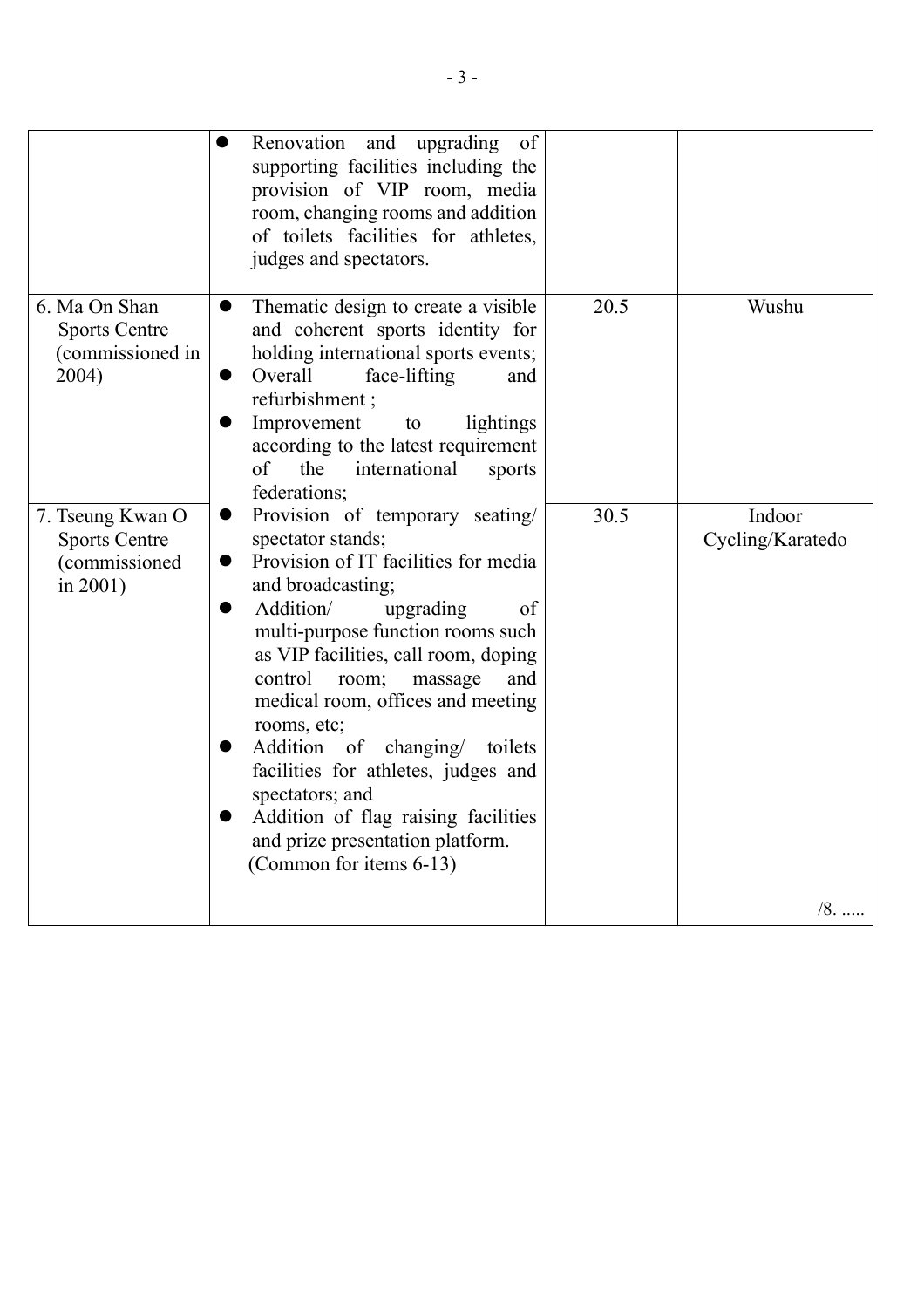| 8. Western Park      | 77.5              | Basketball/Indoor |
|----------------------|-------------------|-------------------|
| <b>Sports Centre</b> | (Including cost   | Cycling/Wushu     |
| (commissioned        | for replacement   |                   |
| in 1995)             | of scoreboard,    |                   |
|                      | increasing the    |                   |
|                      | number of         |                   |
|                      | seating from      |                   |
|                      | around 500 to     |                   |
|                      | 1500 and related  |                   |
|                      | provision for     |                   |
|                      | spectators such   |                   |
|                      | as improvement    |                   |
|                      | to                |                   |
|                      | air-conditioning  |                   |
|                      | system, sanitary  |                   |
|                      | facilities and    |                   |
|                      | addition of fire  |                   |
|                      | exits to meet     |                   |
|                      | statutory         |                   |
|                      | requirements      |                   |
|                      | after increase in |                   |
|                      | seating)          |                   |
|                      |                   |                   |
| 9. Shek Kip Mei      | 30.5              | Taekwondo/Judo    |
| Park Sports          |                   |                   |
| Centre               |                   |                   |
| (commissioned        |                   |                   |
| in 1997)             |                   |                   |
| 10. Lai Chi Kok      | 28.5              | Weightlifting/    |
| Park Sports          |                   | Judo/Taekwondo    |
| Centre               |                   |                   |
| (commissioned        |                   |                   |
| in 1983)             |                   |                   |
| 11. Stanley Main     | 23.5              | Windsurfing       |
| <b>Beach Water</b>   |                   |                   |
| <b>Sports Centre</b> |                   |                   |
| (commissioned        |                   |                   |
| in 2005)             |                   |                   |
| 12. Siu Sai Wan      | 15.5              | Football          |
| <b>Sports Ground</b> |                   |                   |
| (commissioned        |                   |                   |
| in 1996)             |                   | $/13$ .           |